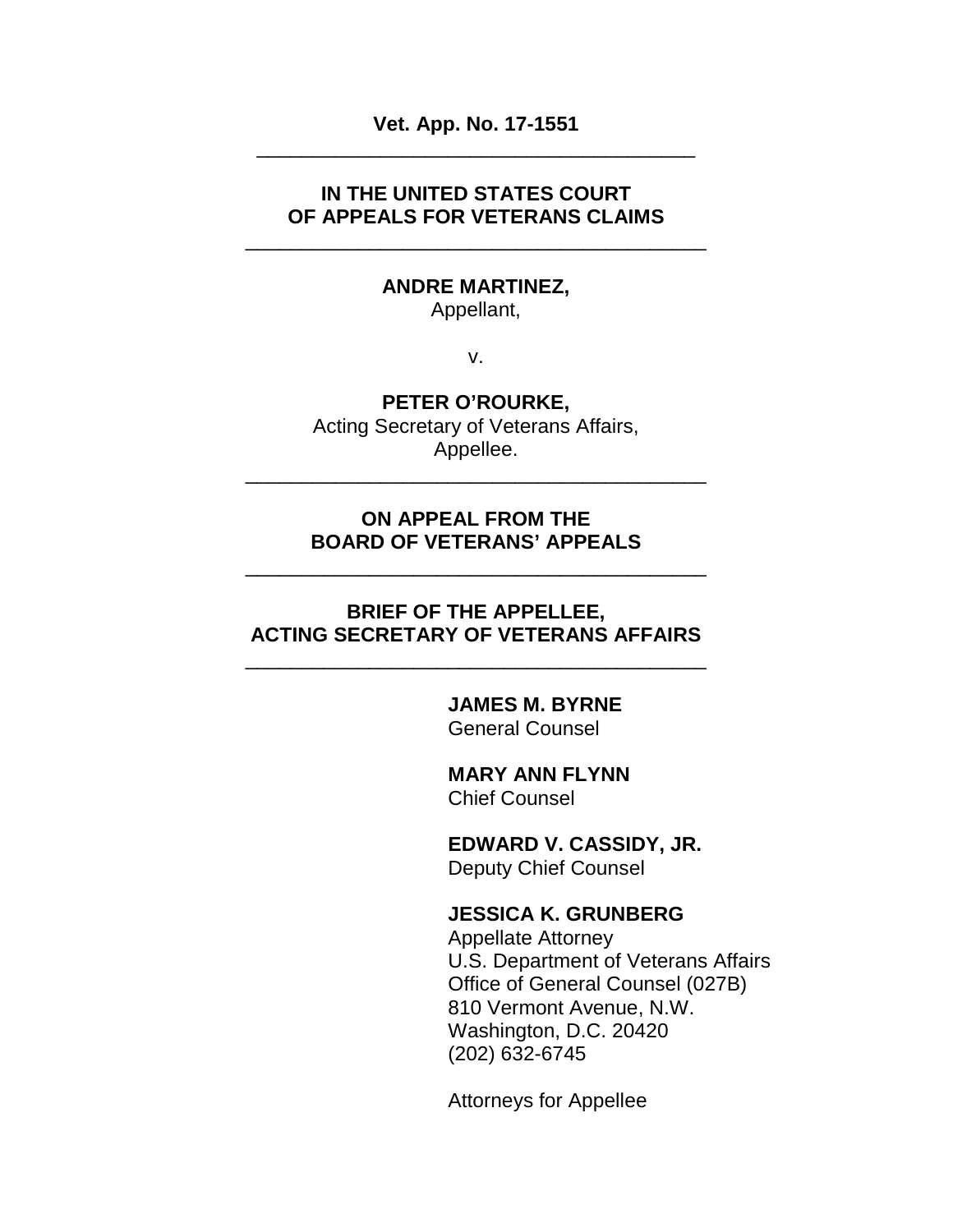# **TABLE OF CONTENTS**

| А.                                                                                                                                              |
|-------------------------------------------------------------------------------------------------------------------------------------------------|
| B.                                                                                                                                              |
| C.                                                                                                                                              |
|                                                                                                                                                 |
|                                                                                                                                                 |
| Α.                                                                                                                                              |
| VA is not required to provide copies of examinations or opinions to<br>В.                                                                       |
| 1. It is well settled that a records request must be in writing, and it is<br>2. Section 5103A does not require VA to give copies of VA medical |
| 3. If the Court determines that § 5103A is ambiguous, it should defer to                                                                        |
| Appellant fails to present a viable due process challenge  24<br>C.                                                                             |
| D.                                                                                                                                              |
|                                                                                                                                                 |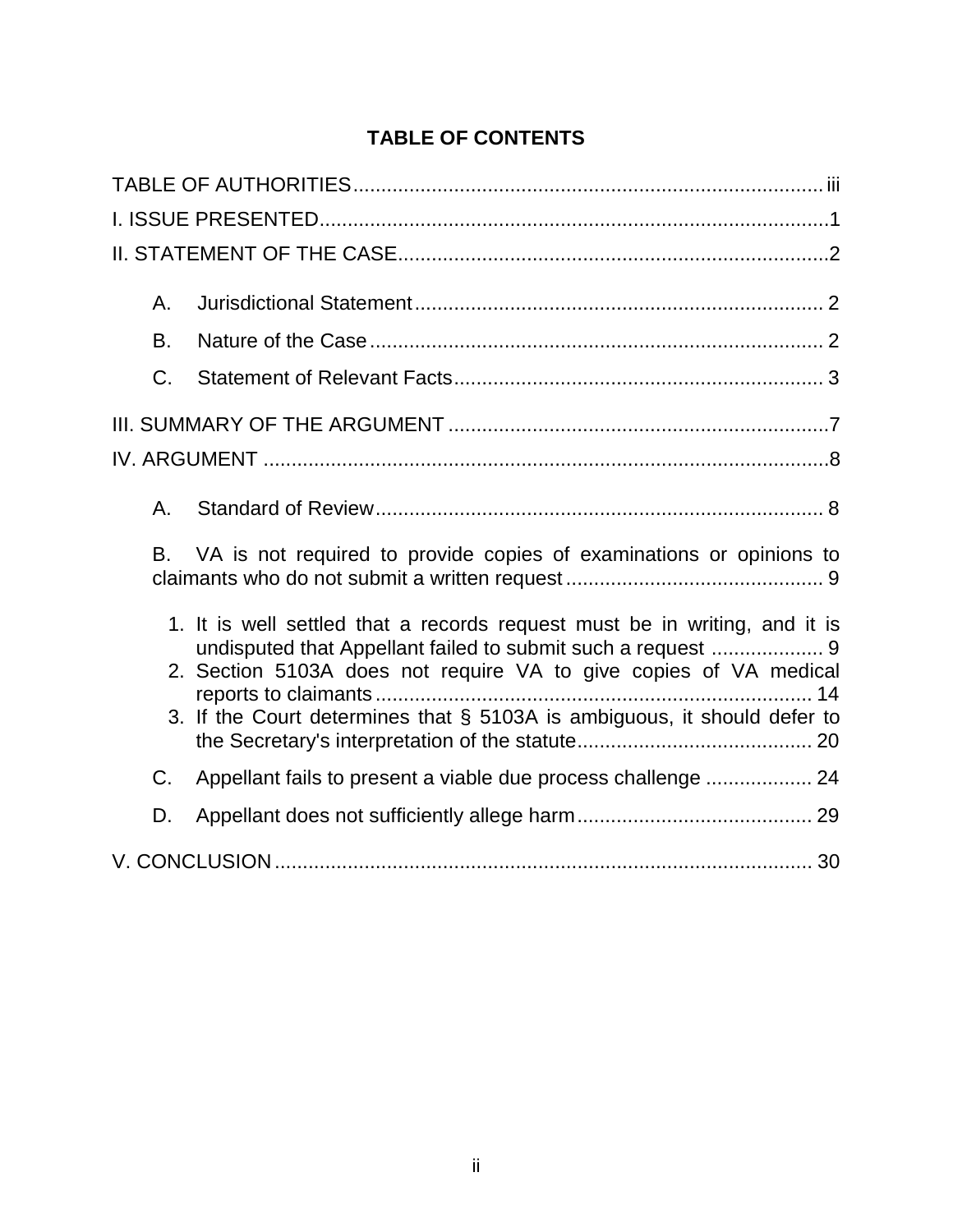# **TABLE OF AUTHORITIES**

# <span id="page-2-0"></span>**U.S. Constitution**

|--|--|--|--|

# **Cases**

| Breeden v. Principi, 17 Vet.App. 475 (2004) (per curiam order) 3                   |
|------------------------------------------------------------------------------------|
|                                                                                    |
|                                                                                    |
| Chevron U.S.A. Inc. v. Nat. Res. Def. Council, Inc., 467 U.S. 837 (1984). 8,15, 20 |
|                                                                                    |
|                                                                                    |
|                                                                                    |
|                                                                                    |
|                                                                                    |
| Disabled Am. Veterans v. Gober, 234 F.3d 682 (Fed. Cir. 2000)  12, 22, 24          |
|                                                                                    |
| Estate of Cowart v. Nicklos Drilling Co., 505 U.S. 469 (1992)  15, 17              |
|                                                                                    |
| Gade v. Nat'l Solid Wastes Mgmt. Ass'n, 505 U.S. 88 (1992)  17                     |
| Gambill v. Shinseki, 576 F.3d 1307 (Fed. Cir. 2009)  24, 28, 30                    |
| Gardner v. Brown, 5 F.3d 1456 (Fed. Cir. 1993), aff'd, 513 U.S. 115 (1994)  15     |
|                                                                                    |
|                                                                                    |
|                                                                                    |
|                                                                                    |
|                                                                                    |
|                                                                                    |
|                                                                                    |
|                                                                                    |
|                                                                                    |
|                                                                                    |
|                                                                                    |
|                                                                                    |
|                                                                                    |
|                                                                                    |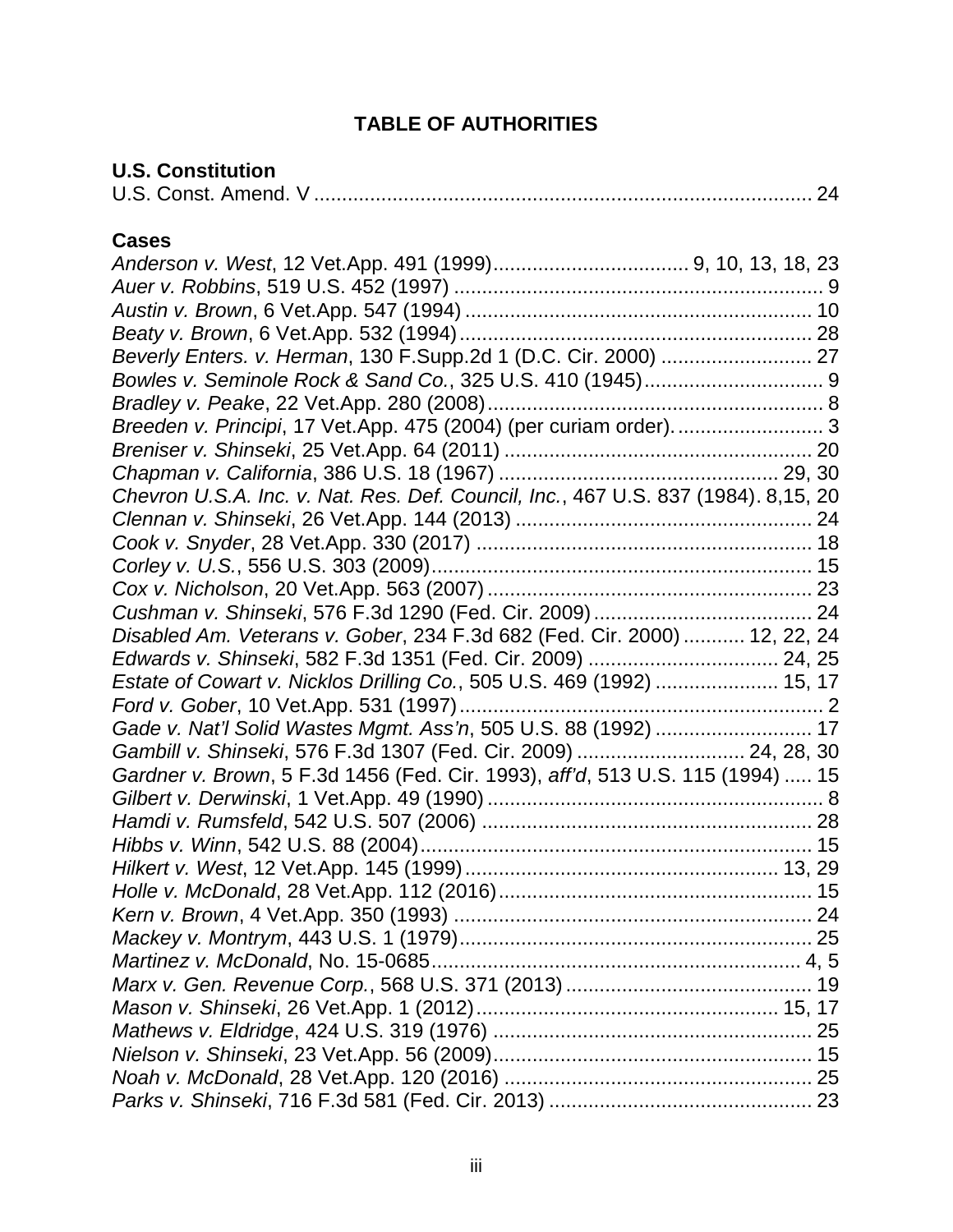| Prickett v. Nicholson, 20 Vet.App. 370 (2006), aff'd sub nom. Prickett v.      |  |
|--------------------------------------------------------------------------------|--|
| Mansfield, 257 F. App'x 288 (Fed. Cir. 2007) 10, 11, 12, 13, 14, 29            |  |
|                                                                                |  |
|                                                                                |  |
|                                                                                |  |
| Sprinkle v. Shinseki, 733 F.3d 1180 (Fed. Cir. 2013)  11, 29                   |  |
|                                                                                |  |
| United Sav. Ass'n v. Timbers of Inwood Forest Assocs., Ltd., 484 U.S. 365, 371 |  |
|                                                                                |  |
| United States v. United States Gypsum Co., 333 U.S. 364 (1984) 8               |  |
| Walters v. Nat'l Assoc. of Radiation Survivors, 473 U.S. 305 (1985) 28         |  |
|                                                                                |  |

# **Statutes**

# **Regulations**

# **Other Authorities**

|  | Duty to Assist, 66 Fed. Reg. 45,620, 45,623 (Aug. 29, 2001) (final rule)  21 |  |
|--|------------------------------------------------------------------------------|--|
|  | MERRIAM-WEBSTER DICTIONARY, https://www.merriam-webster.com/dictionary/      |  |
|  |                                                                              |  |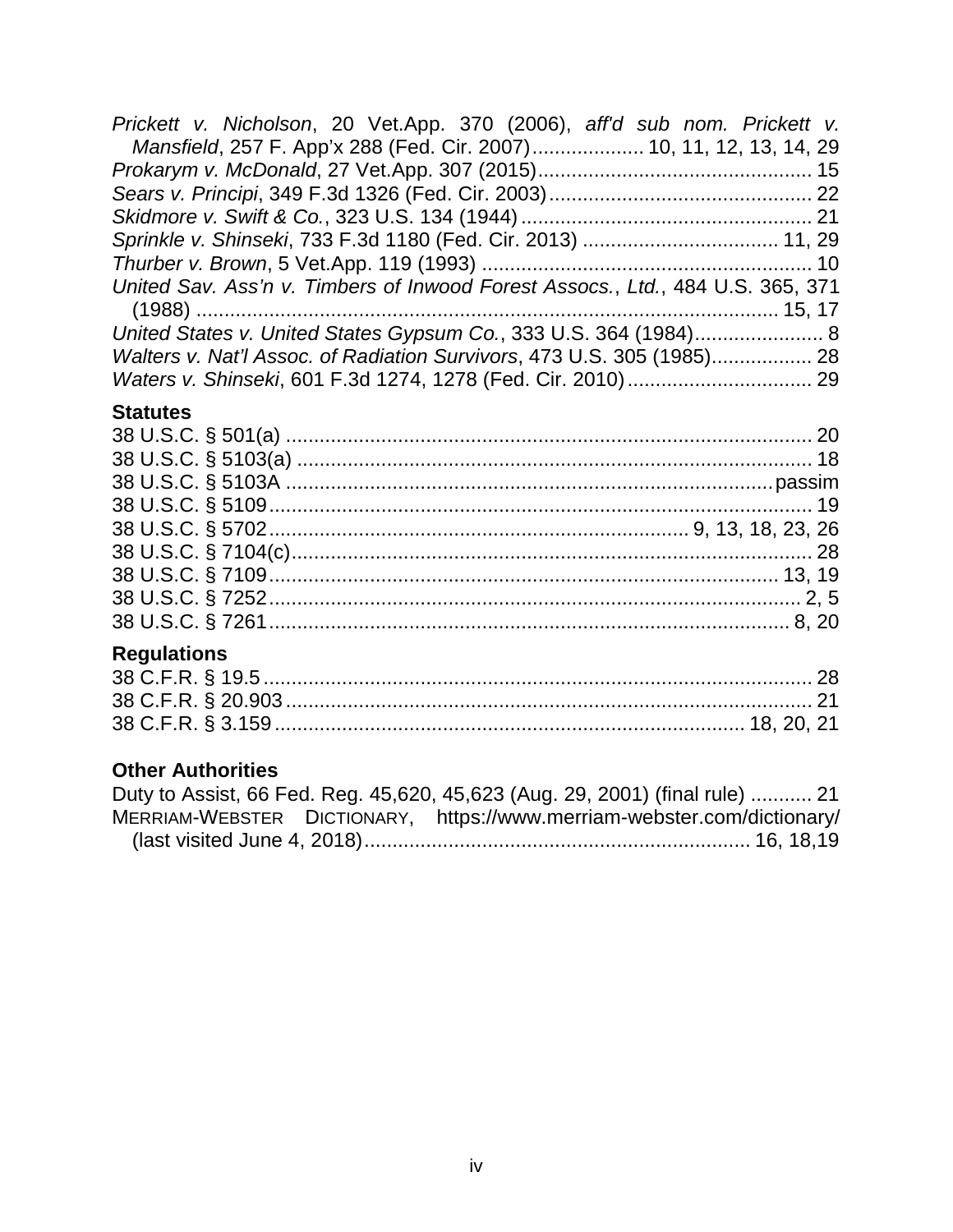# **RECORD CITATIONS**

| R. at 35-60 (November 2016 Appellant argument and evidence)  7, 12, 23 |  |
|------------------------------------------------------------------------|--|
|                                                                        |  |
|                                                                        |  |
|                                                                        |  |
|                                                                        |  |
|                                                                        |  |
|                                                                        |  |
|                                                                        |  |
|                                                                        |  |
|                                                                        |  |
|                                                                        |  |
|                                                                        |  |
|                                                                        |  |
|                                                                        |  |
| R. at 883 (March 2015 VA Form 3011 Reproduction Request) 5             |  |
|                                                                        |  |
|                                                                        |  |
|                                                                        |  |
|                                                                        |  |
|                                                                        |  |
| R. at 1346-50 (Appellant's December 2013 response to SSOC)4            |  |
| R. at 1359-61 (December 2013 appointment of representative)4           |  |
|                                                                        |  |
|                                                                        |  |
|                                                                        |  |
| R. at 1701-05 (Appellant's March 2012 brief to the Board)3             |  |
|                                                                        |  |
|                                                                        |  |
|                                                                        |  |
|                                                                        |  |
|                                                                        |  |
|                                                                        |  |
|                                                                        |  |
| R. at 2815-17 (November 2006 Rating Decision cover letter) 3           |  |
|                                                                        |  |
|                                                                        |  |
| R. at 3363 (2005 VA Form 21-22 appointment of representative) 3        |  |
|                                                                        |  |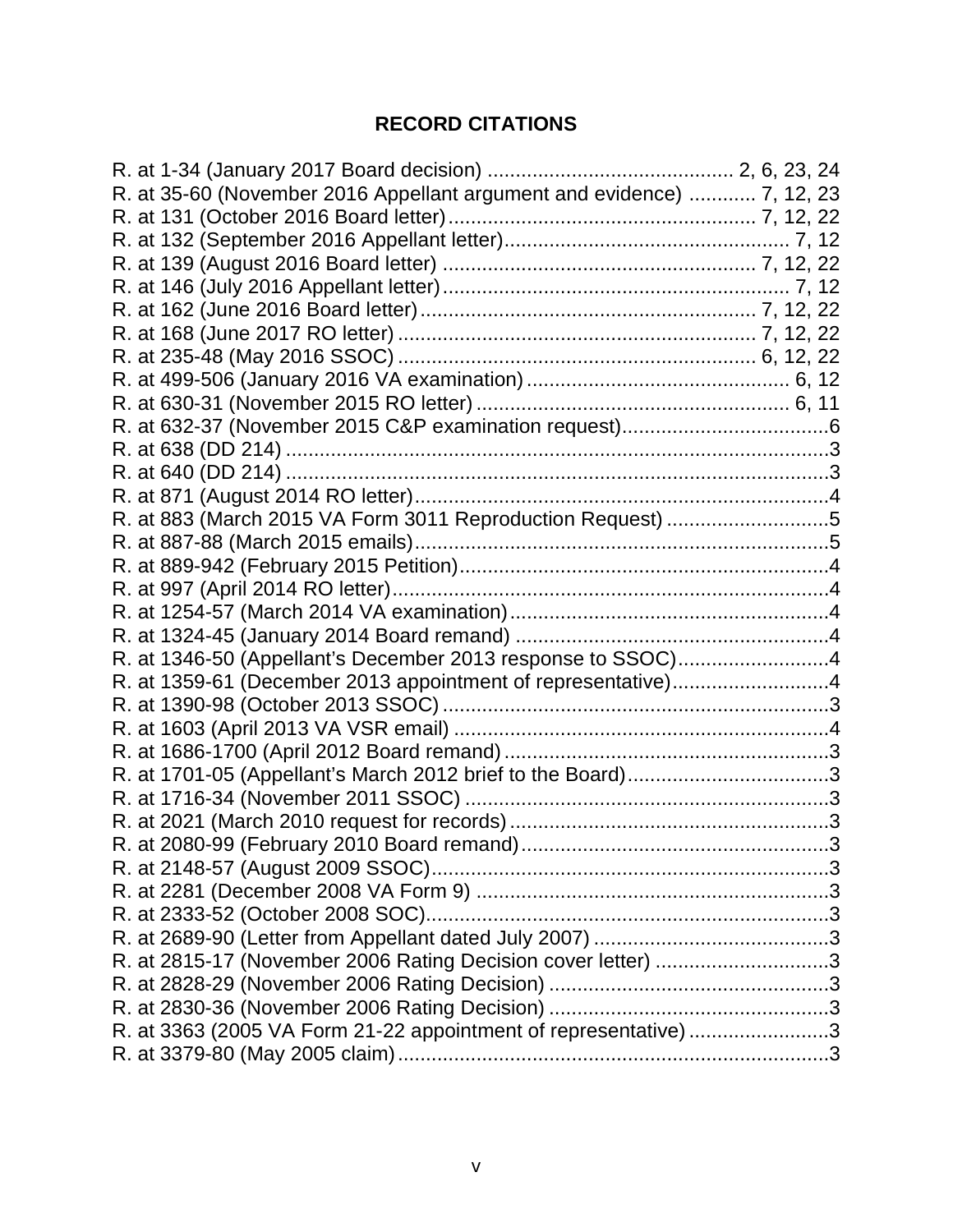### **IN THE UNITED STATES COURT OF APPEALS FOR VETERANS CLAIMS**

| <b>ANDRE MARTINEZ,</b>                                   |               |
|----------------------------------------------------------|---------------|
| Appellant,                                               |               |
| v                                                        |               |
| PETER O'ROURKE,<br>Acting Secretary of Veterans Affairs, | $\rightarrow$ |

Appellee.

Vet. App. No. 17-1551

## **ON APPEAL FROM THE BOARD OF VETERANS' APPEALS**

\_\_\_\_\_\_\_\_\_\_\_\_\_\_\_\_\_\_\_\_\_\_\_\_\_\_\_\_\_\_\_\_\_\_\_\_\_\_\_ \_\_\_\_\_\_\_\_\_\_\_\_\_\_\_\_\_\_\_\_\_\_\_\_\_\_\_\_\_\_\_\_\_\_\_\_\_\_\_

\_\_\_\_\_\_\_\_\_\_\_\_\_\_\_\_\_\_\_\_\_\_\_\_\_\_\_\_\_\_\_\_\_\_\_\_\_\_\_

# **BRIEF OF THE APPELLEE, ACTING SECRETARY OF VETERANS AFFAIRS**

\_\_\_\_\_\_\_\_\_\_\_\_\_\_\_\_\_\_\_\_\_\_\_\_\_\_\_\_\_\_\_\_\_\_\_\_\_\_\_

# **I. ISSUE PRESENTED**

<span id="page-5-0"></span>Whether the Court should affirm the January 27, 2017, Board of Veterans' Appeals (Board) decision that denied a claim of entitlement to service connection for sleep apnea, to include as secondary to posttraumatic stress disorder (PTSD) with major depressive disorder (MDD).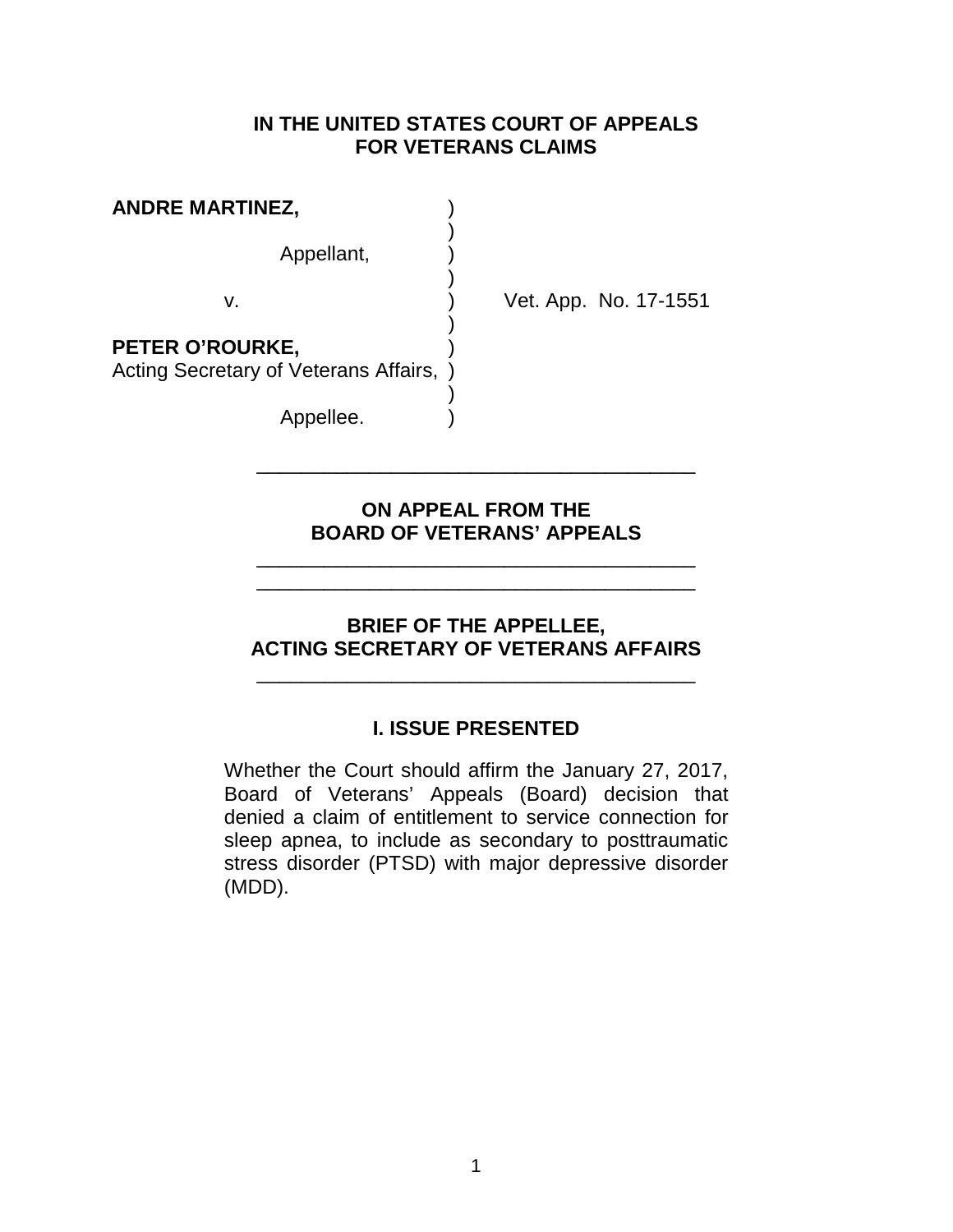### **II. STATEMENT OF THE CASE**

### <span id="page-6-1"></span><span id="page-6-0"></span>**A. Jurisdictional Statement**

Under 38 U.S.C. § 7252(a), the U.S. Court of Appeals for Veterans Claims has exclusive jurisdiction to review final decisions of the Board.

#### <span id="page-6-2"></span>**B. Nature of the Case**

Appellant, Andre Martinez, appeals the Board's January 27, 2017, decision that denied a claim of entitlement to service connection for sleep apnea, to include as secondary to PTSD with MDD. [Record Before the Agency [R.] at 1- 34].

Appellant does not appeal, or otherwise address, that portion of the Board decision that denied a claim of entitlement to an effective date earlier than March 31, 2011, for the grant of service connection for PTSD. Therefore, that claim is abandoned. *See Ford v. Gober*, 10 Vet.App. 531, 535-36 (1997) (stating that claims not address in Appellant's brief had been abandoned on appeal).

The Board also remanded claims of entitlement to (1) service connection for a joint disorder of the left hip, left knee, and left ankle; (2) an increased initial rating for status-post L3-L4 hemilaminectomy and microdiscectomy; (3) an increased initial rating for radiculopathy of the left lower extremity, associated with the back condition; (4) an increased rating for peripheral neuropathy of the right lower extremity associated with type II diabetes; (5) an increased initial rating for peripheral neuropathy of the left lower extremity associated with type II diabetes; (6) an increased rating for PTSD with MDD; (7) a compensable rating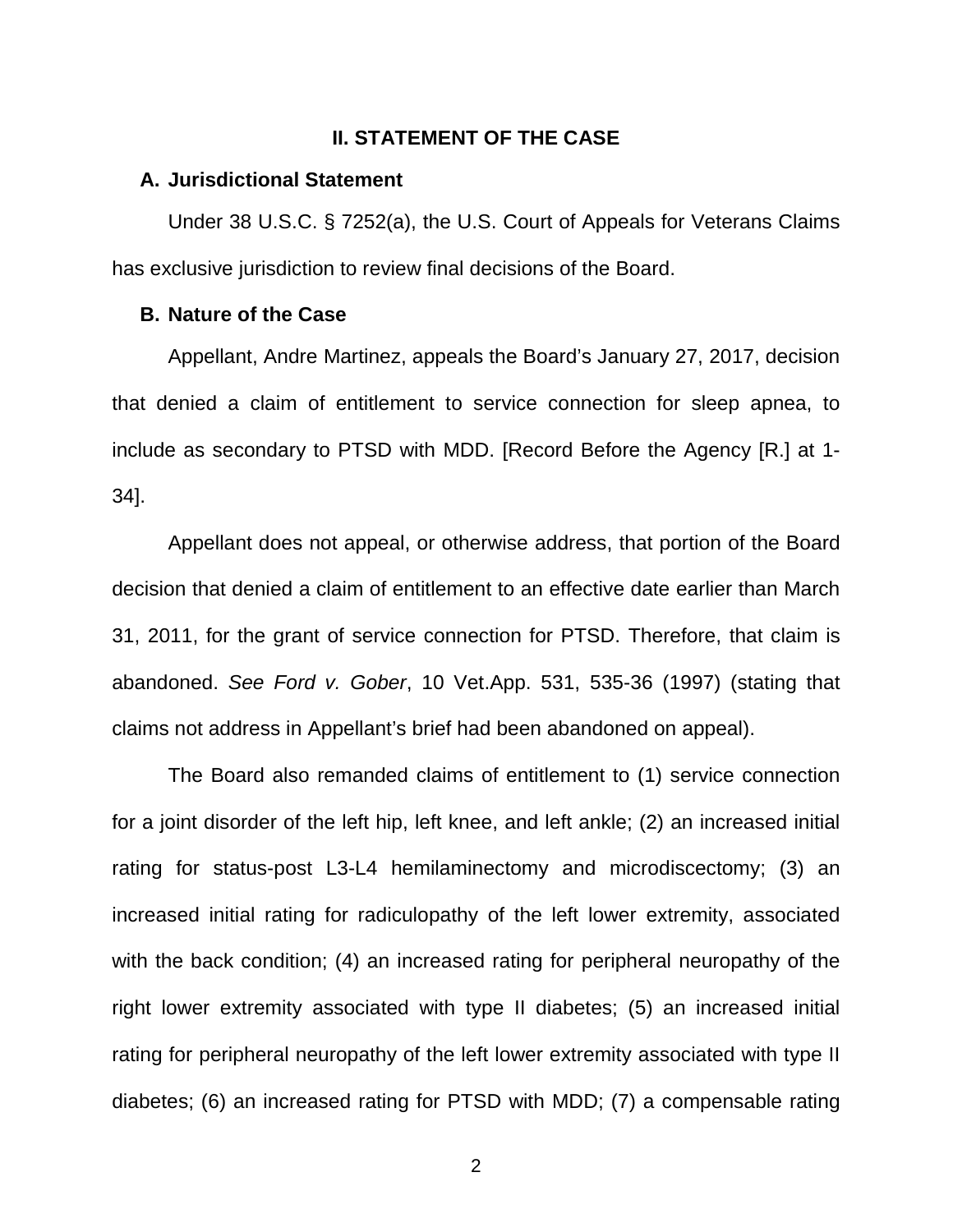for headaches to include migraine headaches; and (8) a total disability rating based upon individual unemployability. These remanded matters are not before the Court. *See Breeden v. Principi*, 17 Vet.App. 475 (2004) (per curiam order).

#### <span id="page-7-0"></span>**C. Statement of Relevant Facts**

Appellant served on active duty from January 1969 to December 1970 and from September 1981 to April 1988. *See* [R. at 638, 640].

After service, Appellant obtained a Veterans Service Organization (VSO) representative and filed a claim for service connection for sleep apnea. [R. at 3379-80 (May 2005 claim)]; *see* [R. at 3363 (VA Form 21-22 appointing a VSO)]. The VA regional office (RO) denied the claim in November 2006. [R. at 2830-36]; *see* [R. at 2815-17, 2828-29]. Thereafter, Appellant filed a timely Notice of Disagreement (NOD), *see* [R. at 2689-90], the RO issued a statement of the case (SOC), [R. at 2333-52], and Appellant perfected his appeal to the Board, [R. at 2281]. *See also* [R. at 2148-57 (August 2009 supplemental SOC (SSOC))].

In February 2010, the Board remanded Appellant's claim to obtain additional service treatment records. [R. at 2094 (2080-99)]. After requesting the additional records, the Appeals Management Center (AMC) issued a November 2011 SSOC that continued the denial of service connection. [R. at 1730 (1716- 34)]; *see* [R. at 2021]. Appellant's VSO representative submitted a brief in response, [R. at 1701-05], and the Board remanded the claim again in April 2012, [R. at 1686-1700]. In October 2013, the AMC issued an October 2013 SSOC continuing the denial. [R. at 1390-98].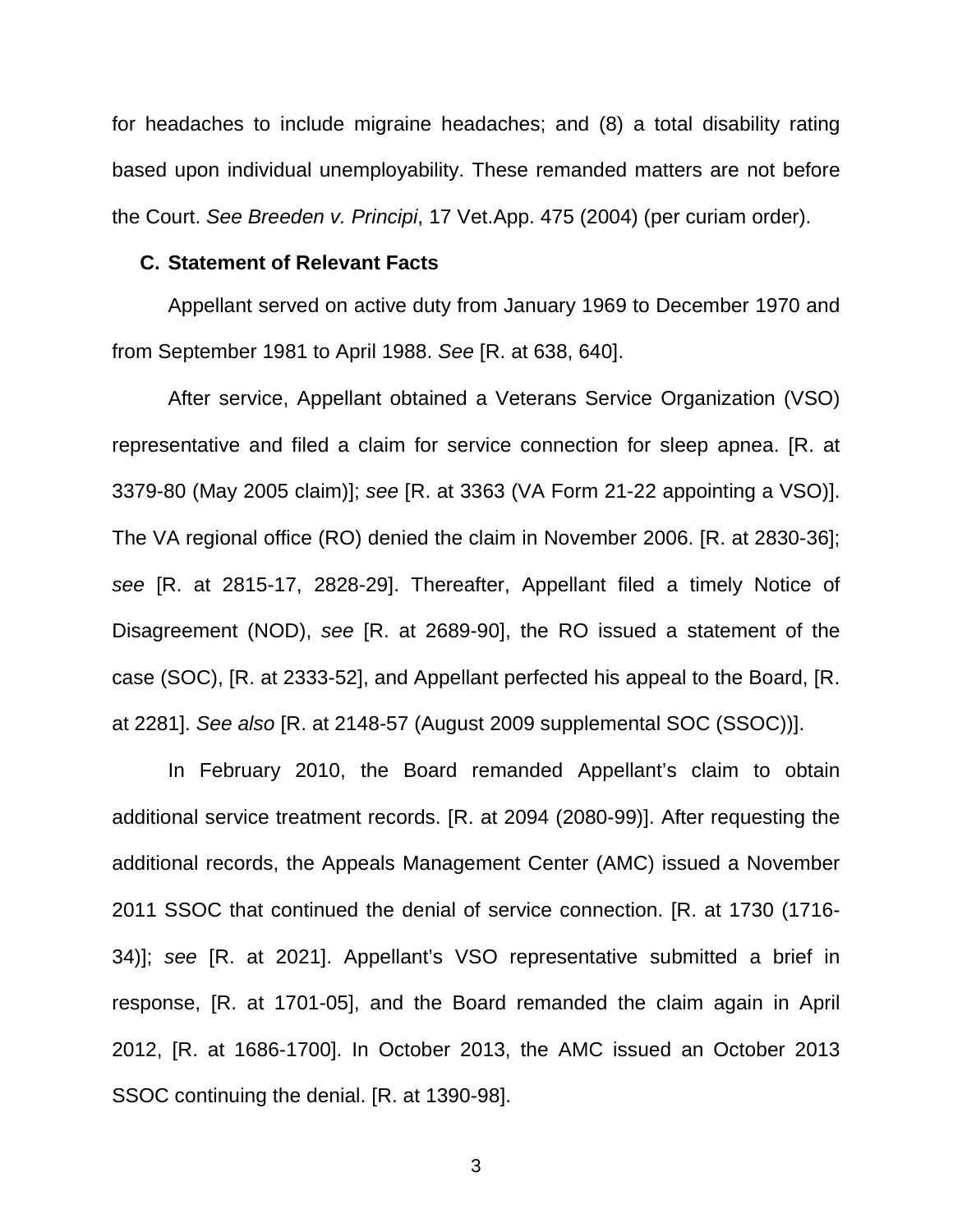In December 2013, Appellant retained private counsel. [R. at 1359-61]. Through his newly appointed representative, Stacey Penn Clark, Appellant submitted a disagreement with the October 2013 SSOC. [R. at 1346-50].

In January 2014, the Board remanded Appellant's sleep apnea claim to obtain a VA examination, [R. at 1342 (1324-45)], which the AMC obtained in March 2014. [R. at 1254-57].

In February 2015, Appellant filed with the Court a Petition for Extraordinary Relief in the Nature of a Writ of Mandamus (Petition) alleging that VA had failed to respond to Ms. Clark's five written requests for a copy of his claims file.<sup>[1](#page-8-0)</sup> [R. at 889-942]; *see Martinez v. McDonald*, No. 15-0685. Appellant attached to his Petition a copy of the five written requests. [R. at 921 (December 2013 letter), 927 (April 2014 letter), 935 (August 2014 letter), 937 (October 2014 letter), 939 (November [2](#page-8-1)014 letter)]. $<sup>2</sup>$ </sup>

<span id="page-8-0"></span> $\overline{a}$  $1$  Appellant states that he first requested a copy of his file "in April 2013, [when] his VSO representative sought a copy of the C-File." Appellant's Brief (Br.) at 5 (citing [R. at 1603]). This is incorrect representation of the record. The record cited by Appellant contains emails between VA employees, and shows that a Veteran Service Representative (VSR) at the New York RO—a VA employee requested Appellant's claims file in order to "track it." [R. at 1603 (VSR email)]. Thus, the record does not show that Appellant's VSO requested his claims file in April 2013. The Secretary also notes that VSOs have access to electronic claims files through the Veterans Benefits Management System (VBMS).

<span id="page-8-1"></span> $2$  The record shows that VA received at least two of these written requests and submitted responses to them. *See* [R. at 997 (April 2014 RO letter "in response to your recent request for copies of the veteran's records"), 871 (August 2014 RO letter recognizing the "request for records on August 21, 2014")].

In his brief, Appellant contends in a footnote that VA's responses "may be unlawful." Appellant's Br. at 6, n.2 (stating that VA re-characterized a Freedom of Information Act (FOIA) request to a Privacy Act request). He provides no support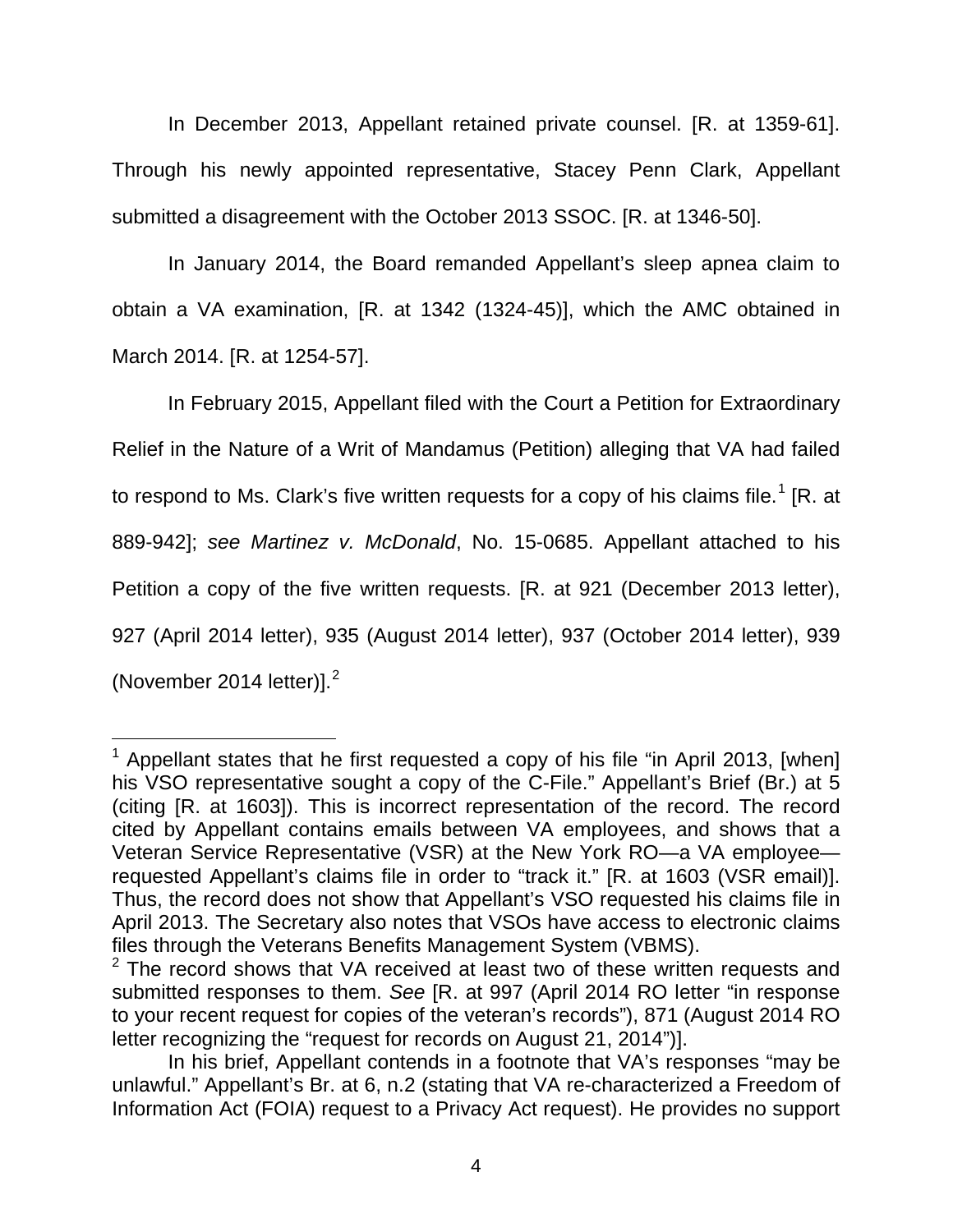The next month, a VA attorney contacted the New York RO and asked that the RO send a copy of the claims file to Appellant's attorney. [R. at 887 (887-88)]. On March 19, 2015, the five-volume claims file was mailed to Ms. Clark. [R. at 883]. Appellant withdrew his Petition on April 9, 2015. *See Martinez v. McDonald*, No. 15-0685 (April 9, 2015, Notice of Withdrawing Petition).

Notably, despite evidence showing that the entire five-volume claims file was sent to Ms. Clark in March 2015, *see* [R. at 883], Appellant states that "[t]he RBA includes no proof the Secretary ever produced a C-File." Appellant's Br. at 7. He concedes that VA "sent something to the attorney on March 19, 2015," but alleges that "nobody knows what that was." *Id.* Oddly, for support, Appellant attached to his brief a March, 19, 2015, letter from VA to Ms. Clark stating: "**We have enclosed a copy of the veteran's Claim Folder as requested**." *Id.*, n.3 & Appendix A. It is the Secretary's position that the record shows that VA mailed a copy of the claims folder to Appellant's former counsel in March 2015.<sup>[3](#page-9-0)</sup> But to further clarify this factual matter for the Court, the Secretary has attached to this brief a copy of a March 31, 2015, email from Ms. Clark to VA stating "[**y**]**es, we did receive the claims file**." *See* Attachment A (emphasis added).

 $\overline{a}$ 

<span id="page-9-0"></span>for this allegation of unlawfulness. Accordingly, and because Appellant correctly states that the "interplay between the Privacy Act and FOIA is outside this court's jurisdiction," the Secretary will not address this matter. *Id.*; see 38 U.S.C. § 7252.<br><sup>3</sup> VA's response to Appellant's 2014 request for a copy of his claims file is not at issue on appeal because the parties agree that the January 2016 VA examination report at issue would not have been part of the claims file in 2015. *See* Appellant's Br. at 7, n.3.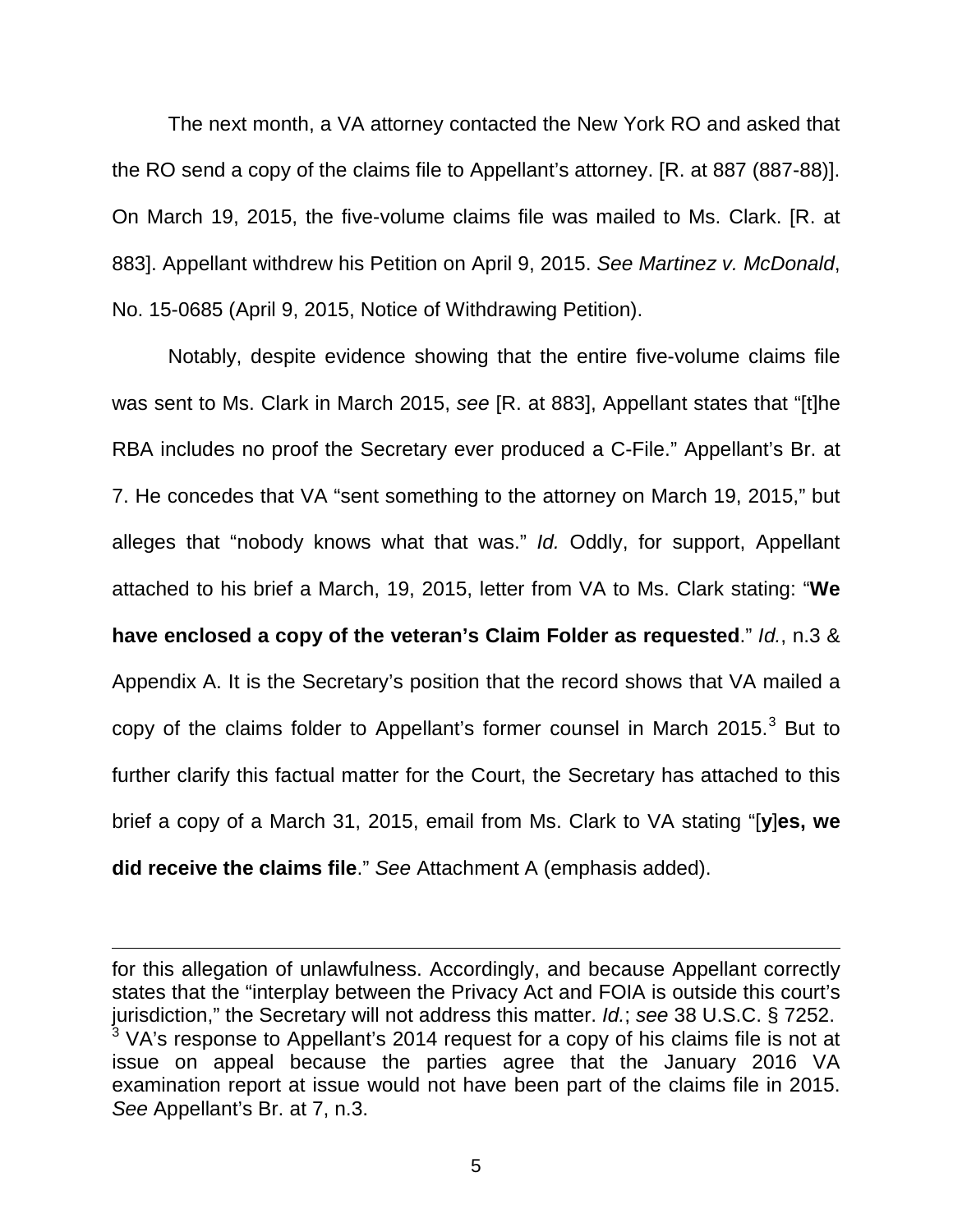After Appellant received the claims file and withdrew his Petition, the RO requested an additional VA medical opinion. [R. at 633 (632-37)]; *see* [R. at 12 (noting that the case was referred to clarify the March 2014 VA examination)]. The RO also sent a letter to Appellant informing him that it "asked the VA medical facility nearest you to perform a disability evaluation in connection with your remanded appeal." [R. at 630-31 ("If an in-person examination is necessary, the medical facility will notify you of the date, time, and place.")].

On January 14, 2016, Appellant underwent an in-person VA examination. [R. at 499-506]. The VA clinical neuropsychologist opined that it is less likely than not that Appellant's obstructive sleep apnea is aggravated by his serviceconnected PTSD. [R. at 505]. As to aggravation, the examiner noted that "obesity induced obstructive sleep apnea can be aggravated by . . . eating abnormalities with psychogenic causes." *Id.* The examiner explained that, "[i]n such cases, [an] individual's obstructive sleep apnea is worsened by the increased fat affecting airway opacity." *Id.* But he reasoned that "[i]n the veteran's case, this does not seem to be the case" in part because "[h]is weight is not extreme."[4](#page-10-0) *Id.*

In May 2016, the RO issued an SSOC. [R. at 235-48]. The SSOC notified Appellant that VA examinations were conducted on January 14, 2016. [R. at 237]. The SSOC also described the January 2016 examination findings and the examiner's ultimate conclusion. [R. at 245].

 $\overline{a}$ 

<span id="page-10-0"></span><sup>4</sup> Appellant incorrectly states that the "neuropsychologist did add 'increasing fat' worsened Mr. Martinez's sleep apnea." Appellant's Br. at 4.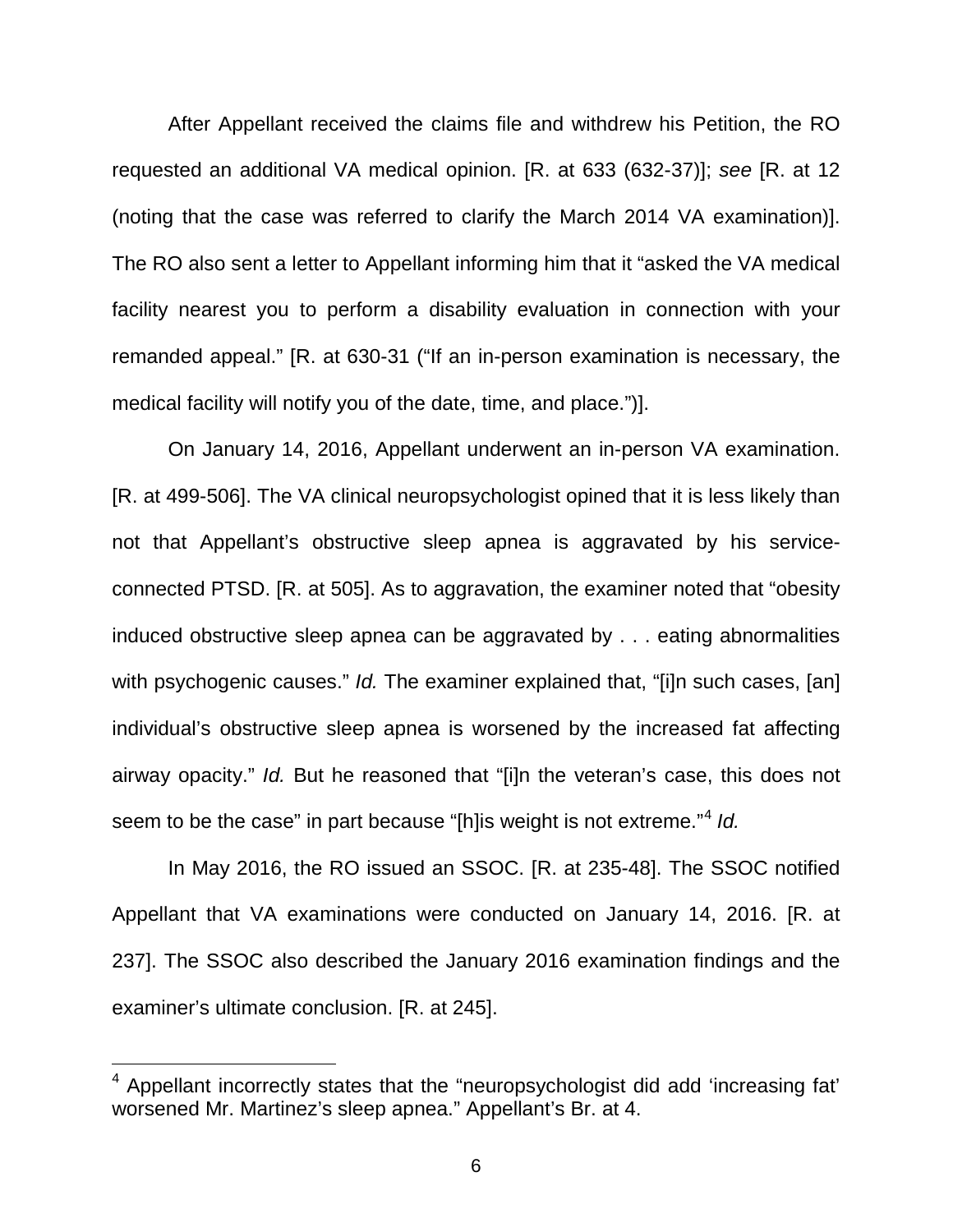The next month, the RO informed Appellant that his claim was being returned to the Board and noted how to submit additional evidence or testimony. [R. at 168]. Shortly thereafter, the Board submitted a letter to Appellant informing him that he could submit additional argument or evidence. [R. at 162].

In July 2016, Appellant submitted a letter requesting that the Board hold the record open for 90 days. [R. at 146]. In response, the Board informed Appellant that its appellate review would resume when the requested time period expired or when additional evidence was received. [R. at 139]. In September 2016, Appellant requested an additional 30 days to submit any additional argument or evidence. [R. at 132]. In October 2016, the Board granted a 30-day extension. [R. at 131]. Thereafter, Appellant submitted additional argument and evidence. [R. at 35-60 (November 2016 argument and evidence)].

In January 2017, the Board issued its decision currently on appeal.

### **III. SUMMARY OF THE ARGUMENT**

<span id="page-11-0"></span>The Court should affirm the Board's January 27, 2017, decision. By statute, and pursuant to caselaw, VA is not required to provide copies of VA examination reports to claimants absent a written request. The plain language of 38 U.S.C. § 5103A does not require VA to give copies of evidence to claimants and, to the extent that the statute is ambiguous, the Court should defer to the Secretary's interpretation. Further, Appellant has not shown that his due process rights were violated or that he was harmed when VA did not sua sponte provide a copy of a VA examination report that he did not request.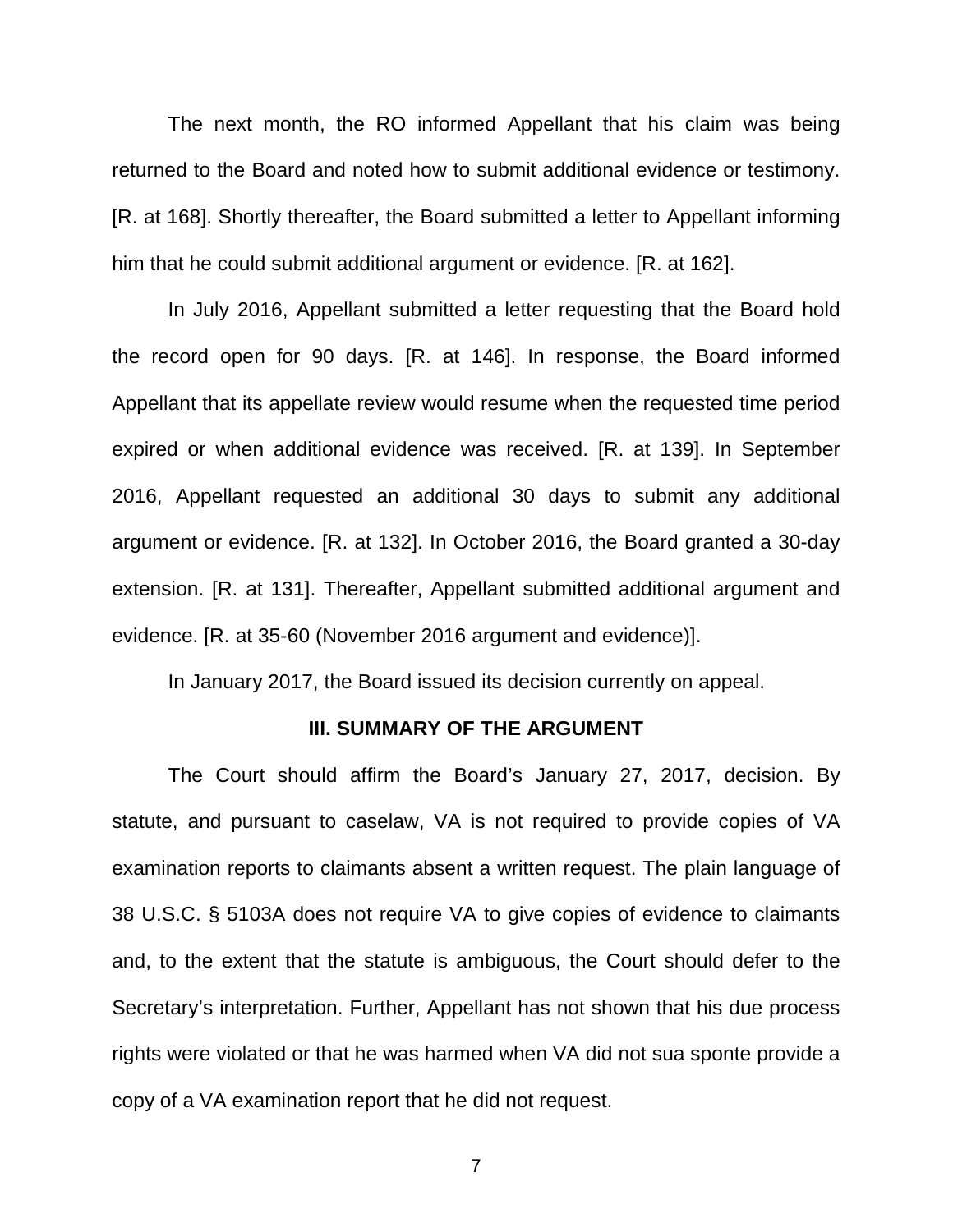#### **IV. ARGUMENT**

#### <span id="page-12-1"></span><span id="page-12-0"></span>**A. Standard of Review**

The Court reviews the Board's findings of fact, including whether a claimant is entitled to service connection, under the clearly erroneous standard of review. 38 U.S.C. § 7261(a)(4). A finding is clearly erroneous "when although there is evidence to support it, the reviewing court on the entire evidence is left with the definite and firm conviction that a mistake has been committed." *United States v. United States Gypsum Co.*, 333 U.S. 364, 395 (1984). Under this deferential standard, the Court must affirm the Board's factual findings if they are "plausible in light of the record." *Gilbert v. Derwinski*, 1 Vet.App. 49, 52 (1990).

Generally, the Court reviews questions of law de novo. *Bradley v. Peake*, 22 Vet.App. 280, 290 (2008). When the Court "reviews an agency's construction of the statute which it administers," it must first determine whether Congress has spoken to the question at issue. *Chevron U.S.A. Inc. v. Nat. Res. Def. Council, Inc.*, 467 U.S. 837, 842 (1984). If Congress's intent is clear, "that is the end of the matter" and the court must "give effect to the unambiguously expressed intent of Congress." *Id.* at 842-43. But if Congress has not directly addressed the question at issue, "the court does not simply impose its own construction on the statute" and instead considers "whether the agency's answer is based on a permissible construction of the statute." *Id.* at 843. As for regulatory interpretation, an agency's interpretation of its own regulation is entitled to "controlling weight unless it is plainly erroneous or inconsistent with the regulation." *Bowles v.*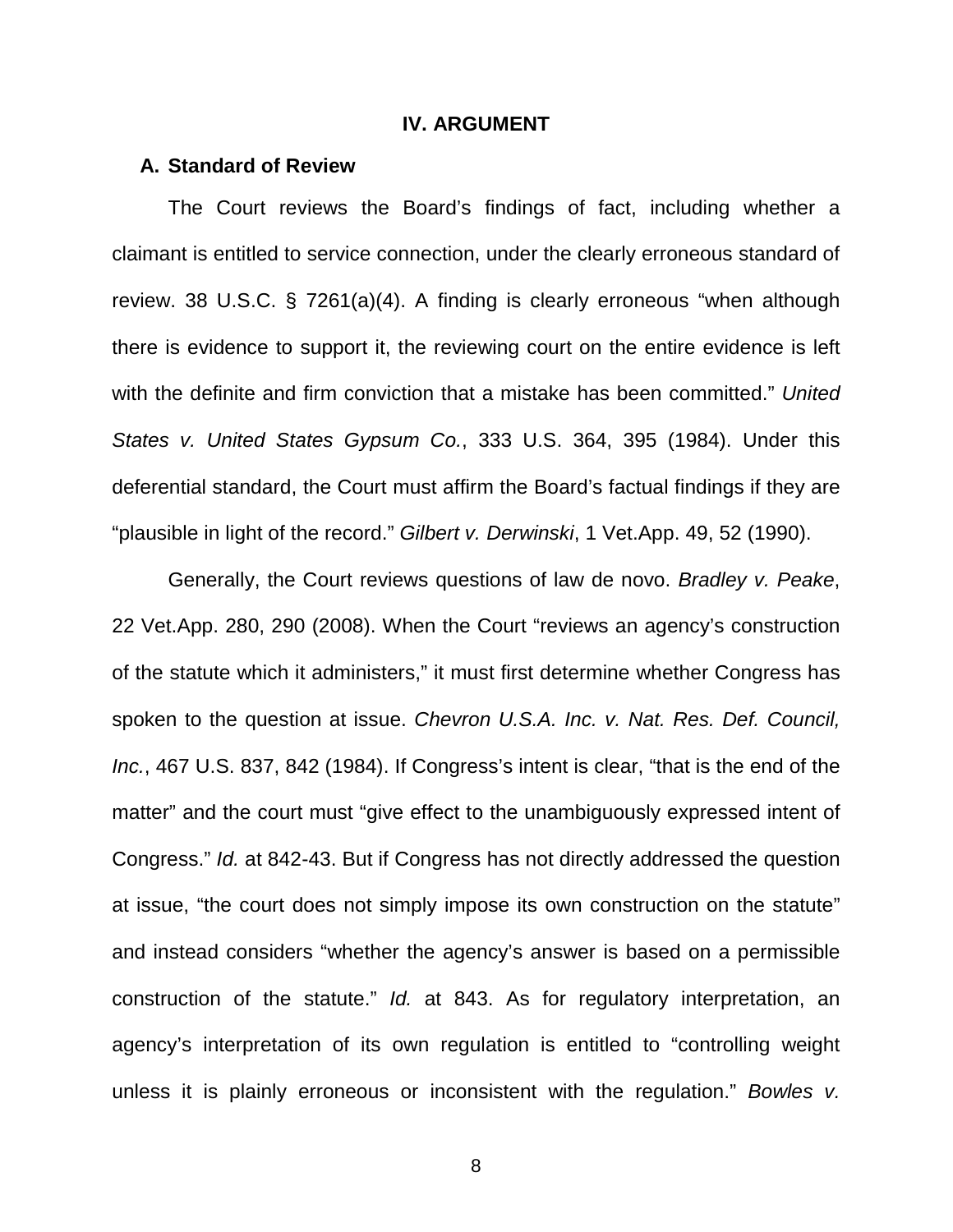*Seminole Rock & Sand Co.*, 325 U.S. 410, 414 (1945); *see Auer v. Robbins*, 519 U.S. 452 (1997).

### <span id="page-13-0"></span>**B. VA is not required to provide copies of examinations or opinions to claimants who do not submit a written request**

Appellant argues that, under 38 U.S.C. § 5103A, VA must provide copies of VA examinations and opinions to claimants. The Secretary respectfully submits that Appellant's argument must fail because it overlooks, or disregards, relevant statutes and precedential decisions stating that a claimant must submit a written request to receive a medical report obtained by the RO. Section 5103A must be read in that context, and the plain language of the statute does not require VA to give copies of VA examinations and opinions to claimants sua sponte.

### 1. It is well settled that a records request must be in writing, and it is undisputed that Appellant failed to submit such a request

In *Anderson v. West*, this Court explained that "[t]he right to gain access to documents contained in VA claims files is limited by 38 U.S.C. § 5701." 12 Vet.App. 491, 493 (1999). The Court further stated that "the method that must be used . . . to obtain documents in VA custody" is governed by 38 U.S.C. § 5702, which provides that "[*a*]*ny person* desiring a copy of any record . . . *must submit to the Secretary an application in writing for such copy*." *Id.* at 494 (quoting 38 U.S.C. § 5702). The Court concluded that VA has a duty to provide copies of documents within VA custody to a claimant or his representative when, inter alia, there is "a 'written application' for such a document." *Id.*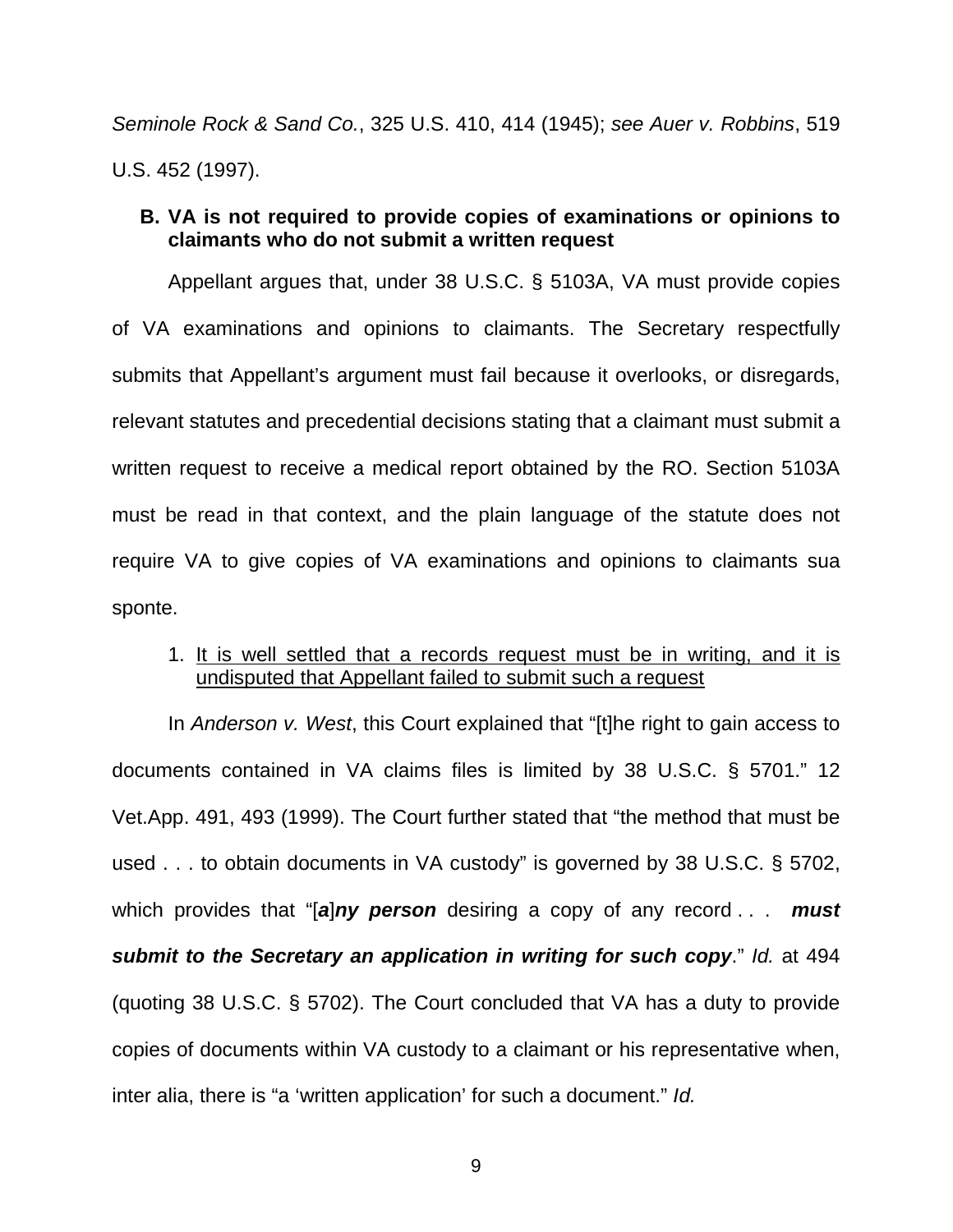Thereafter, in *Prickett v. Nicholson*, the Court considered and rejected the contention that "VA was required, pursuant to the principles of fair process or due process," to inform a claimant of a decision review officer's (DRO) request for a medical opinion "and to provide [the claimant] with a copy of those opinions and an opportunity to challenge those opinions." 20 Vet.App. 370, 373, 380 (2006) (noting Mrs. Prickett's argument that the pre-Board adjudicatory process was not fair because VA "failed to provide her with a copy of [VA] opinions"), *aff'd sub nom. Prickett v. Mansfield*, 257 F. App'x 288 (Fed. Cir. 2007). The Court noted that such a "duty-to-act" was limited to situations where the *Board* procured evidence following the most recent SOC or SSOC. *Id.* at 381 (citing *Anderson*, 12 Vet.App. at 487); *see Thurber v. Brown*, 5 Vet.App. 119 (1993) (holding that when the Board relies on evidence obtained after the most recent SOC or SSOC, it must provide a claimant with notice and an opportunity to respond); *see also Austin v. Brown*, 6 Vet.App. 547 (1994) (holding that the Board violated *Thurber* by failing to inform the claimant that he could submit additional evidence and information to rebut the medical opinion procured by the Board).

The *Prickett* Court determined that "[w]e are fully satisfied that the pre-Board adjudicatory process in this case was fair" because the DRO properly requested the opinion, an SSOC was mailed to the claimant and her representative, and "Mrs. Prickett and her representative *failed to make a written application for a copy of those medical opinions*." *Prickett*, 20 Vet.App. at 381 (emphasis added). The Court noted that a copy of the medical opinions "would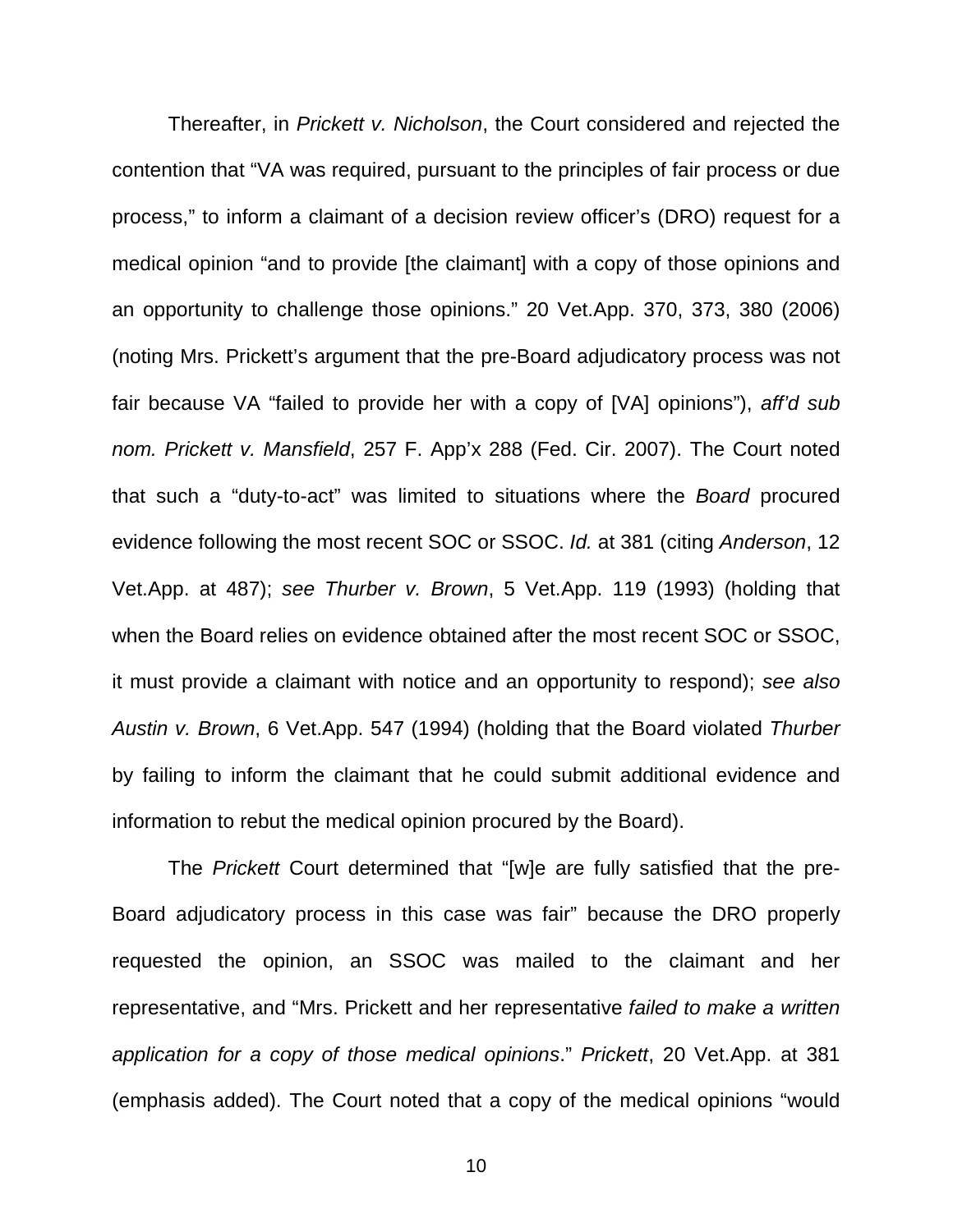have been provided pursuant to VA statutes and regulations upon request," and cited §§ 5701 and 5702 for support. *Id.* The Court also rejected Mrs. Prickett's contention that the pre-Board adjudicatory process violated the due process clause of the U.S. Constitution. *Id.* at 382 (noting that, "at every stage in the development and processing of her claim . . . Mrs. Prickett was provided a meaningful opportunity to develop her claim and challenge VA's determination").

The U.S. Court of Appeals for the Federal Circuit later affirmed the *Prickett* decision, and noted that it "perceives full compliance with applicable due process and notification requirements." *Prickett*, 257 F. App'x at 293. Then, in *Sprinkle v. Shinseki*, the Federal Circuit rejected a veteran's contention that the "fair process doctrine requires the Board to provide him with a copy of the medical examiner's opinion." 733 F.3d 1180, 1186 (Fed. Cir. 2013). The Court reasoned that the veteran received adequate notice when the RO issued an SSOC summarizing the evidence it had obtained. *Id.* at 1183, 1186 (noting that the veteran received a copy of a medical opinion obtained by the RO because he submitted a written request for it).

The Appellant in this case, like the claimant in *Prickett*, had every opportunity to develop his claim and challenge VA's determination. Before obtaining the January 2016 medical opinion, the RO informed Appellant that it had "asked the VA medical facility nearest you to perform a disability evaluation in connection with your remanded appeal." [R. at 630 (November 2015 letter)]. Appellant then attended the January 2016 VA examination. [R. at 504 (noting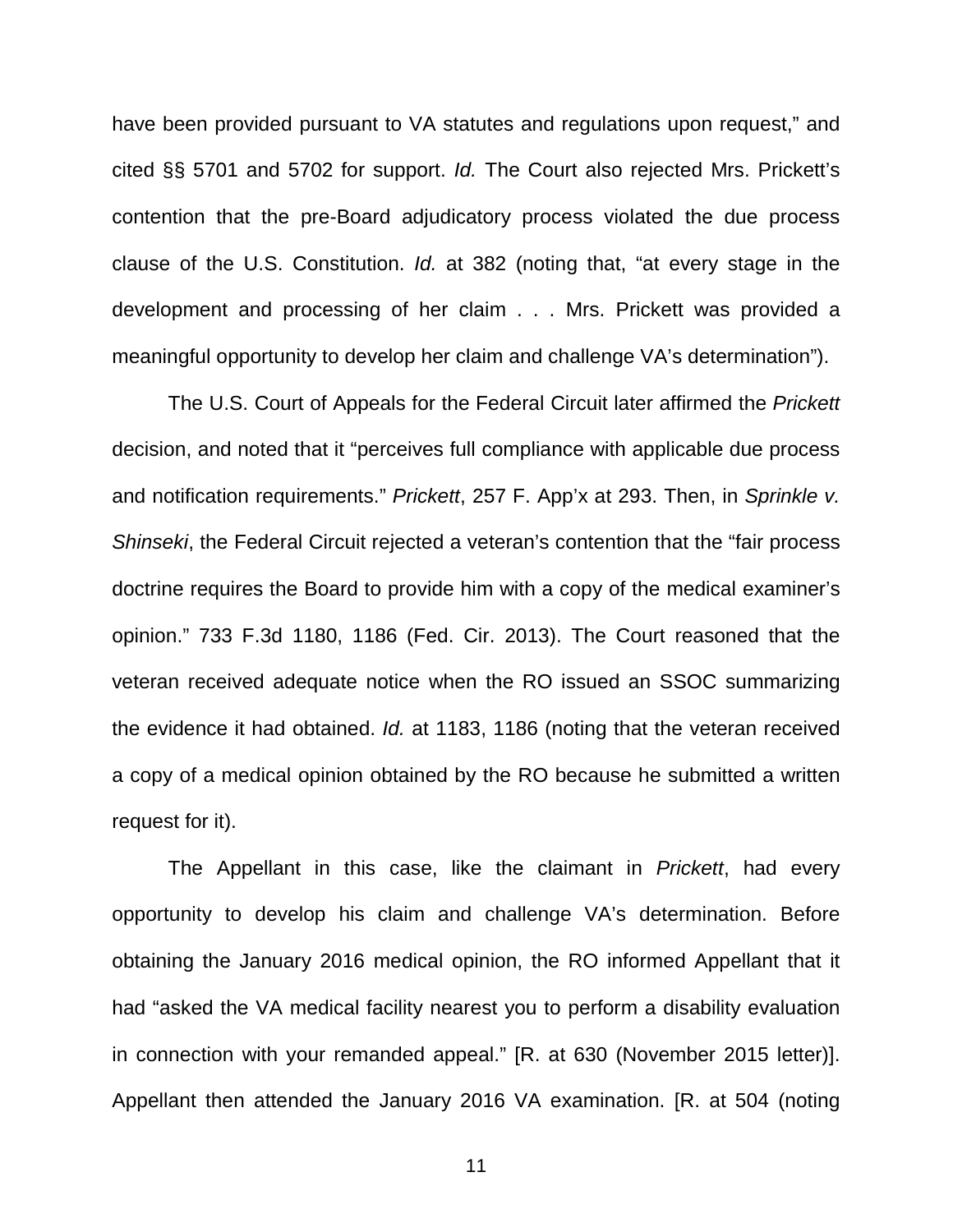Appellant was "prompt in keeping his appointment for C&P examination")]. Thereafter, the RO issued a May 2016 SSOC notifying Appellant that the January 2016 VA examinations were conducted. [R. at 237]. The SSOC discussed the contents of the VA examination and stated that the examiner opined "that it is less likely than the alternative that your obstructive sleep apnea is aggravated or complicated by your PTSD."<sup>[5](#page-16-0)</sup> [R. at 245].

In June 2016, both the RO and the Board informed Appellant that he could submit additional argument or evidence. [R. at 162, 168]. In response, Appellant requested that the Board hold open the record for 90 days. [R. at 146]. The Board informed Appellant that it would resume appellate review after the requested 90-day period ended or when evidence was received. [R. at 139]. At the end of the 90-day period, Appellant requested an 30-day extension of time to submit additional argument or evidence. [R. at 132]. The Board granted the 30 day extension in October 2016. [R. at 131]. Then, in November 2016, Appellant submitted argument and evidence in support of his claim. [R. at 35-60].

Accordingly, Appellant was provided ample notice and opportunity during the appeals process. But, like the claimant in *Prickett*, Appellant did not submit a request for a copy of the medical report at issue. *See Prickett*, 20 Vet.App. at 381-82 (noting that the claimant and her representative "failed to make a written application" for a copy of medical opinions, which "would have been provided

 $\overline{a}$ 

<span id="page-16-0"></span><sup>5</sup> Appellant does not challenge the adequacy of the SSOC. *See Disabled Am. Veterans v. Gober*, 234 F.3d 682, 688 n.3 (Fed. Cir. 2000) (stating that the Court would "only address those challenges that were briefed").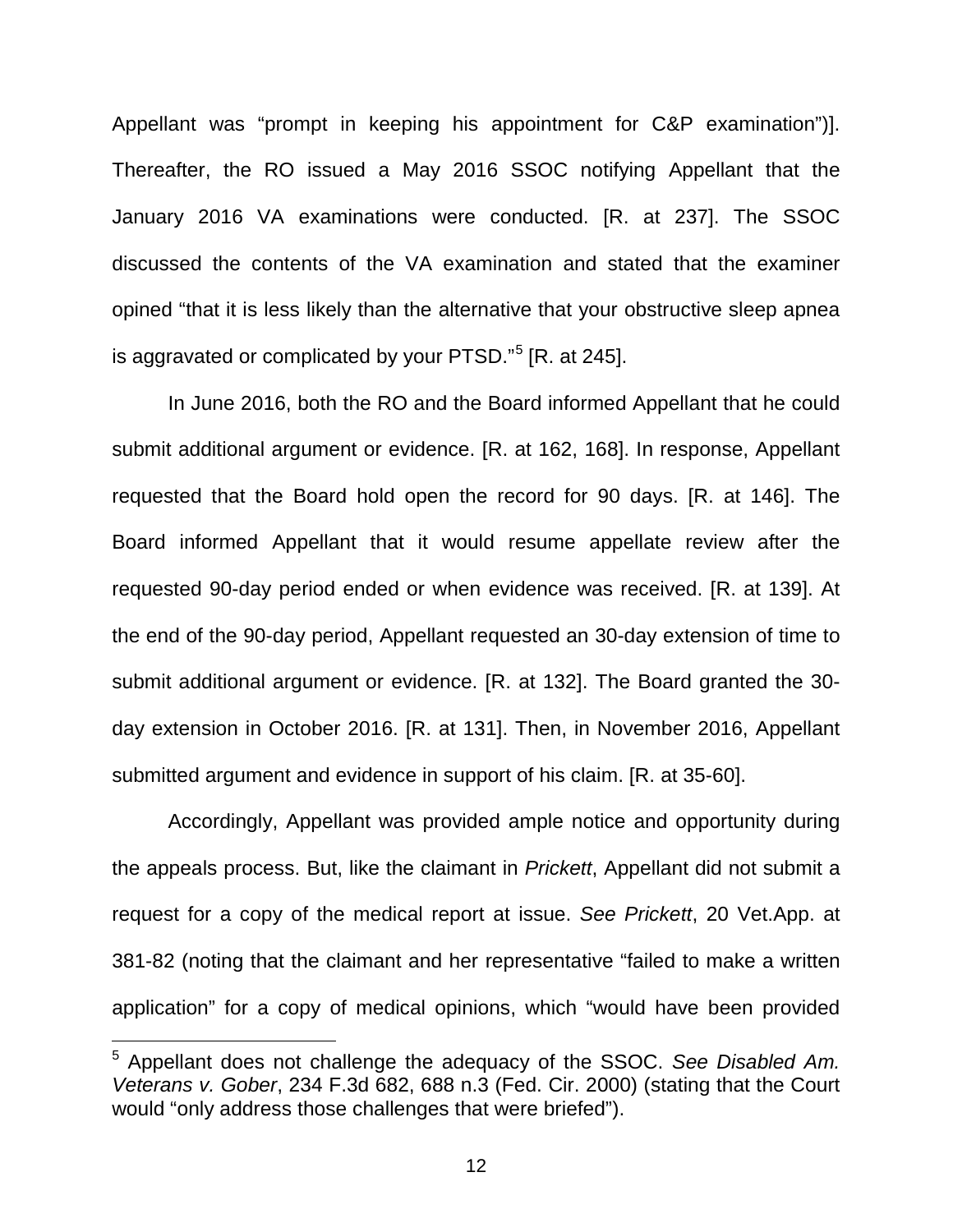pursuant to VA statutes and regulations upon request"). Appellant does not dispute that he failed to submit a written request for the January 2016 VA examination report, and does not dispute that § 5702 requires any person desiring a record to submit "an application in writing for such copy." 38 U.S.C. § 5702. In fact, Appellant does not cite to or discuss §§ 5701 and 5702, even though the Court in *Anderson* recognized that those statutes govern the disclosure of records contained in VA claims files and require persons desiring a record to submit "a 'written application' for such a document." *Anderson*, 12 Vet.App. 494. Appellant, therefore, fails to establish error. *See Prickett*, 20 Vet.App. at 381; *see also Hilkert v. West*, 12 Vet.App. 145, 151 (1999) (noting that the appellant bears the burden of demonstrating error on appeal).

Perhaps anticipating the Secretary's response, Appellant argues that *Prickett* does not apply because in *Prickett* "the Court interpreted 38 U.S.C. §[]7109" and held that the Board has no duty "to provide a copy of a medical opinion procured by the B[oard]." Appellant's Br. at 14-15, n.8 (stating that "[t]he Secretary framed his defense by relying in the CAVC precedential opinion in *Pricket* [sic]"). But this contention misrepresents *Prickett*.

The Court in *Prickett* did not cite 38 U.S.C. § 7109 and certainly did not interpret that statute, which pertains to the Board's procurement of an advisory medical opinion. *See* 38 U.S.C. § 7109. The *Prickett* Court did not need to consider § 7109 because, as discussed above, the medical opinion in *Prickett* was not obtained by the Board. *See Prickett*, 20 Vet.App. at 381 (noting that "this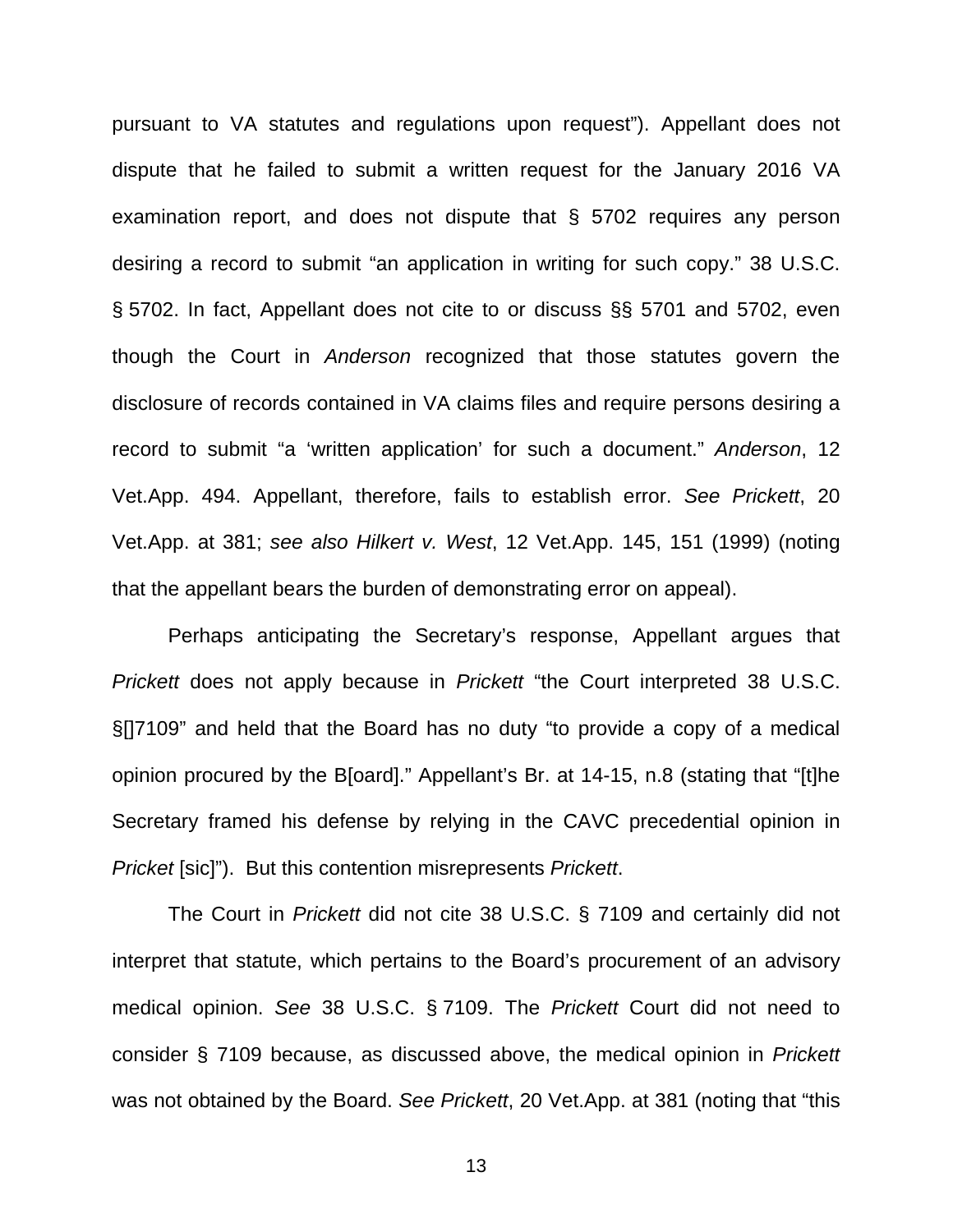Court has consistently limited a *Thurber*/*Austin* duty-to-act to situations in which evidence was procured *by the Board*"); *but see* Appellant's Br. at 14-15, n.8 (incorrectly asserting that the Court in *Prickett* held that the Board "has no *Thurber*-*Austin* duty to provide a copy of a medical opinion procured by the B[oard]"). And because the Board did *not* obtain the opinion at issue in *Prickett*, the Court focused on the "pre-Board adjudicatory process." *Prickett*, 20 Vet.App. at 381. Here, like in *Prickett*, the pre-Board adjudicatory process is at issue because the January 2016 VA examination was obtained prior to the most recent SSOC.

And although Appellant asserts that the Court should overrule *Prickett* to the extent that it is applicable to his case, he provides no compelling reason for the Court to overturn its decision. He appears to merely disagree with *Prickett*. *See* Appellant's Br. at 15, n.8. Moreover, Appellant does not explain why he asks the Court to overturn *Prickett* in light of the Federal Circuit's subsequent affirmance. *See Prickett v. Mansfield*, 257 F. App'x 288.

## 2. Section 5103A does not require VA to give copies of VA medical reports to claimants

In lieu of sufficiently addressing the relevant statutes and caselaw regarding requests for records, Appellant focuses solely on one other section within title 38 of the U.S. Code—38 U.S.C. § 5103A. Appellant contends that the phrase "assist a claimant in obtaining evidence" within § 5103A is plain on its face and requires VA to "give the evidence to the claimant." Appellant's Br. at 9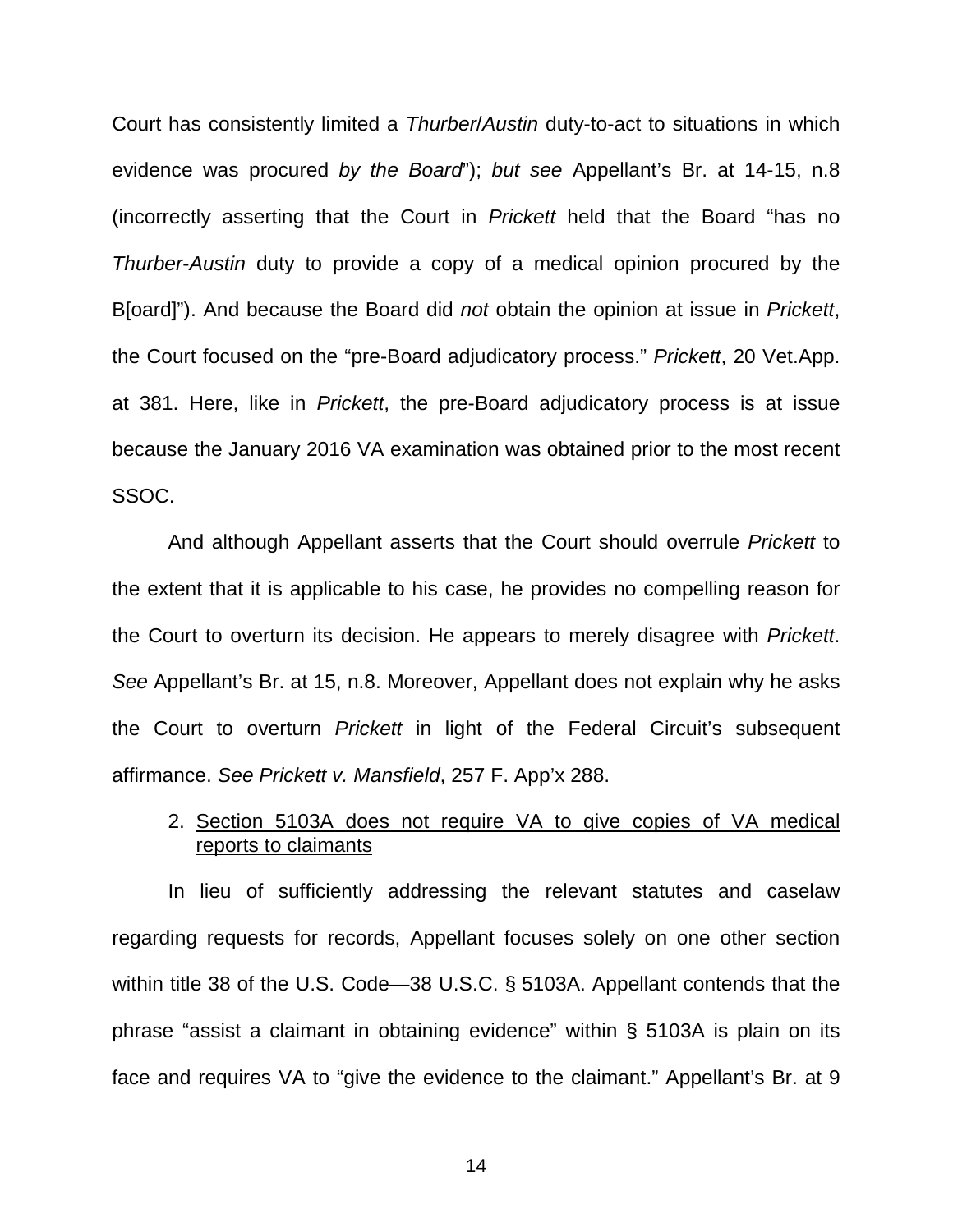(emphasis omitted). Appellant's argument is unpersuasive because it ignores both the context of the statute and the statutory scheme, and relies on an attempt to read a portion of the statute in isolation.

It is well established that the "starting point in interpreting a statute is its language, for if the intent of Congress is clear, that is the end of the matter." *Gardner v. Brown*, 5 F.3d 1456, 1458 (Fed. Cir. 1993) (internal quotation marks omitted), *aff'd*, 513 U.S. 115 (1994); *see Chevron*, 467 U.S. at 842. "The cardinal rule is to read the statute as a whole, because the meaning of statutory language, plain or not, depends on context." *Mason v. Shinseki*, 26 Vet.App. 1, 9 (2012); *see Holle v. McDonald*, 28 Vet.App. 112, 116 (2016). A statute should be construed to give effect to all its provisions, "'so that no part will be inoperative or superfluous, void or insignificant.'" *Corley v. U.S.*, 556 U.S. 303 (2009) (quoting *Hibbs v. Winn*, 542 U.S. 88, 101 (2004)); *see also United Sav. Ass'n v. Timbers of Inwood Forest Assocs.*, *Ltd.*, 484 U.S. 365, 371 (1988) ("Statutory construction, however, is a holistic endeavor."). And, generally, "identical terms within an Act bear the same meaning." *Estate of Cowart v. Nicklos Drilling Co.*, 505 U.S. 469, 479 (1992).

The words "obtain" and "obtaining" appear 19 times in 38 U.S.C. § 5103A. The statute does not define those terms, and in the absence of an express definition, such words should be given their ordinary meaning. *See Prokarym v. McDonald*, 27 Vet.App. 307, 310 (2015) ("In the absence of an express definition, words are given their ordinary meaning."); *see Nielson v. Shinseki*, 23 Vet.App.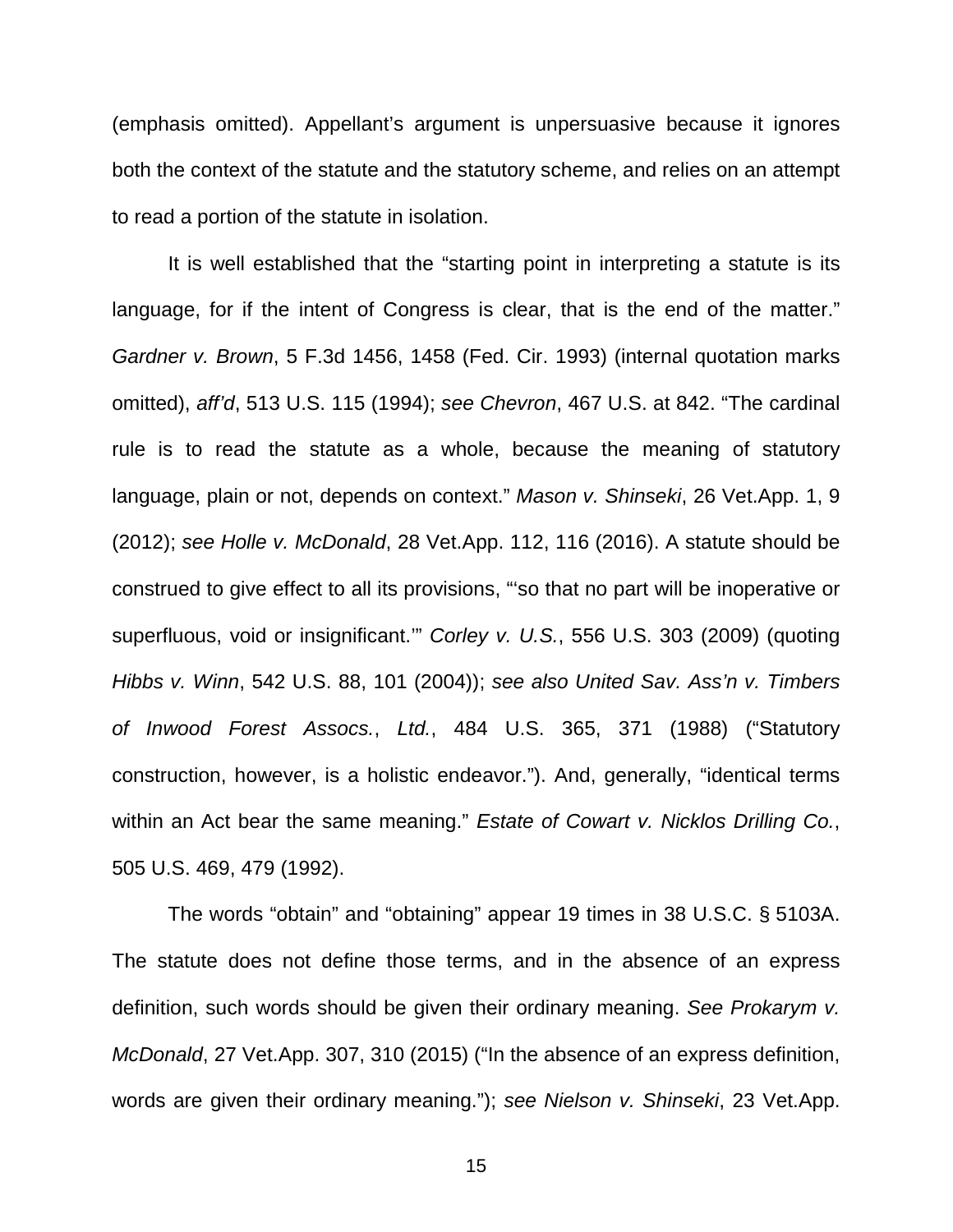56, 59 (2009). The ordinary meaning of "obtain" is "to gain or attain usually by planned action or effort." MERRIAM-WEBSTER DICTIONARY, https://www.merriamwebster.com/dictionary/obtain (last visited May 24, 2018).

Throughout § 5103A, obtain is used to describe the Secretary's duty to gain or attain various records. Subsection (d), which pertains to medical examinations for compensation claims such as the January 2016 examination at issue here, states that the assistance provided "by the Secretary under subsection (a)" includes "providing a medical examination or obtaining a medical opinion when such an examination or opinion is necessary to make a decision on the claim." § 5103A(d)(1). Subsection (b) provides that the "Secretary shall make reasonable efforts to obtain relevant private records" that the claimant adequately identifies, and discusses the Secretary's notice obligation when "the *Secretary*, after making such reasonable efforts, *is unable to obtain* all the relevant records." *Id.* § 5103A(b)(1)-(2) (emphasis added). That subsection also explains that "obtaining relevant private records . . . may require the claimant to *authorize the Secretary to obtain* such records." *Id.* § 5103A(b)(4)(B) (emphasis added). Subsection (c), titled "[o]btaining records for compensation claims," explains that the "assistance provided by the Secretary under this section shall *include obtaining*" various records including those that "the claimant adequately identifies and *authorizes the Secretary to obtain*." *Id.* § 5103A(c)(1) (emphasis added).

In context, it is clear that the terms "obtain" and "obtaining" under § 5103A relate to the Secretary's duty to obtain records and evidence, including VA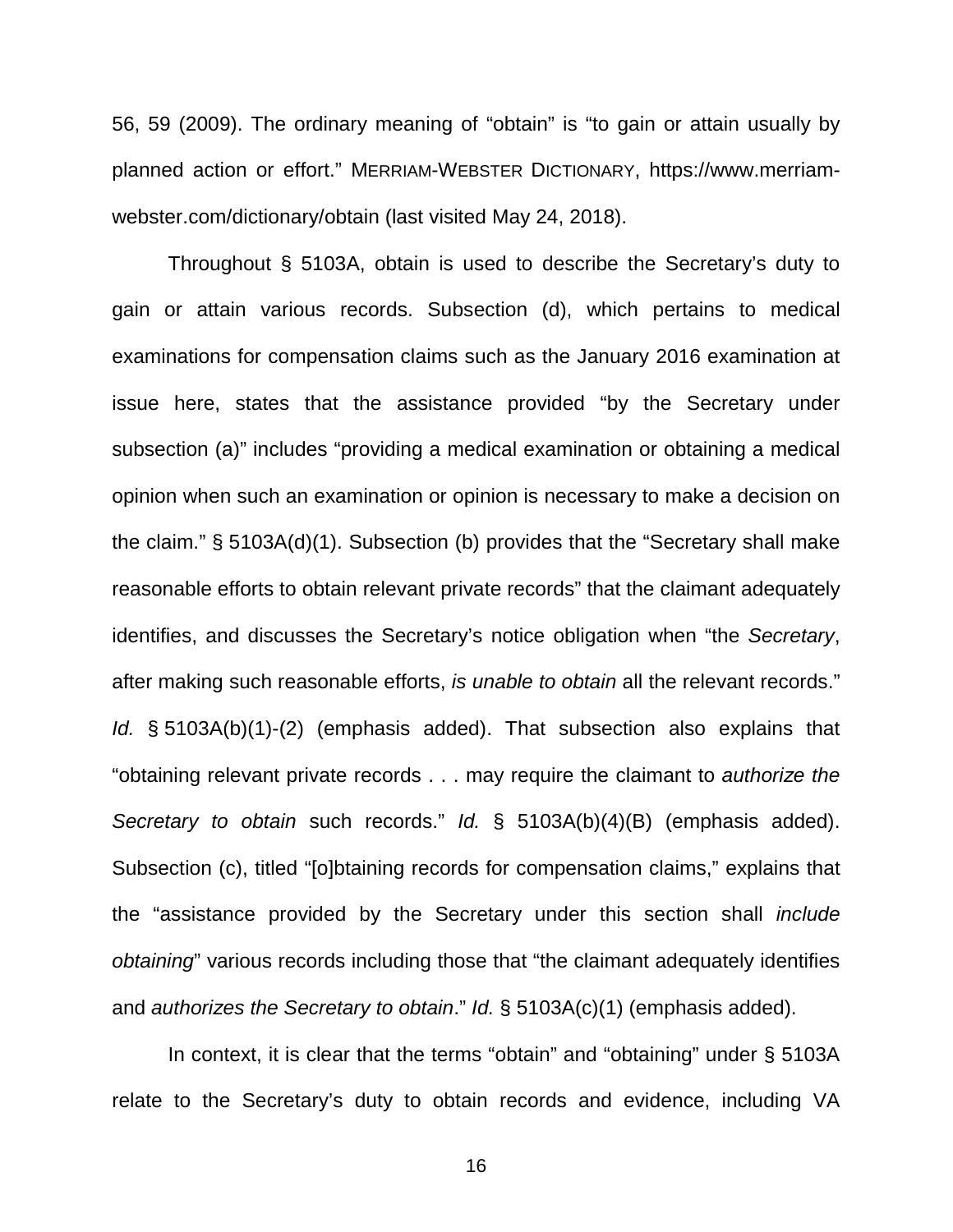medical examinations and opinions. The statute requires the Secretary to obtain such evidence for the purpose of "substantiat[ing] a claimant's claim for a benefit"—and not for the purpose of *giving* records to a claimant. 38 U.S.C. § 5103A(a); *see Mason*, 26 Vet.App. at 9 (explaining that statutes must be read as a whole because a statute's meaning depends on context). Therefore, the language in subsection (a) requiring the Secretary to "assist a claimant in obtaining evidence necessary to substantiate the claimant's claim" plainly means that the Secretary is required to obtain evidence necessary for the agency's adjudication of a claim for benefits. § 5103A(a); *see Estate of Cowart*, 505 U.S. at 479; *United Sav. Ass'n*, 484 U.S. at 371.

Appellant's argument to the contrary is guided by the single phrase "assist the claimant in obtaining evidence" in § 5103A(a), which he asserts "means the Secretary must give the evidence to the claimant." Appellant's Br. at 9 (emphasis omitted); *see id.* at 13-14 (arguing that the "Secretary never gave [VA opinions] to him" and alleging that the Secretary must "give" him a copy), 28 ("He cannot get that evidence—he cannot obtain it—unless the Secretary gives it to him). But the Court should not be guided by this single phrase within § 5103A or Appellant's interpretation of that phrase, which is inconsistent with the overall structure of the statute. *See Gade v. Nat'l Solid Wastes Mgmt. Ass'n*, 505 U.S. 88 (1992) ("We must not be guided by a single sentence or member of the sentence, but look to the provisions of the whole law."). Moreover, although Appellant uses the terms "obtain" and "give" interchangeably, the terms are not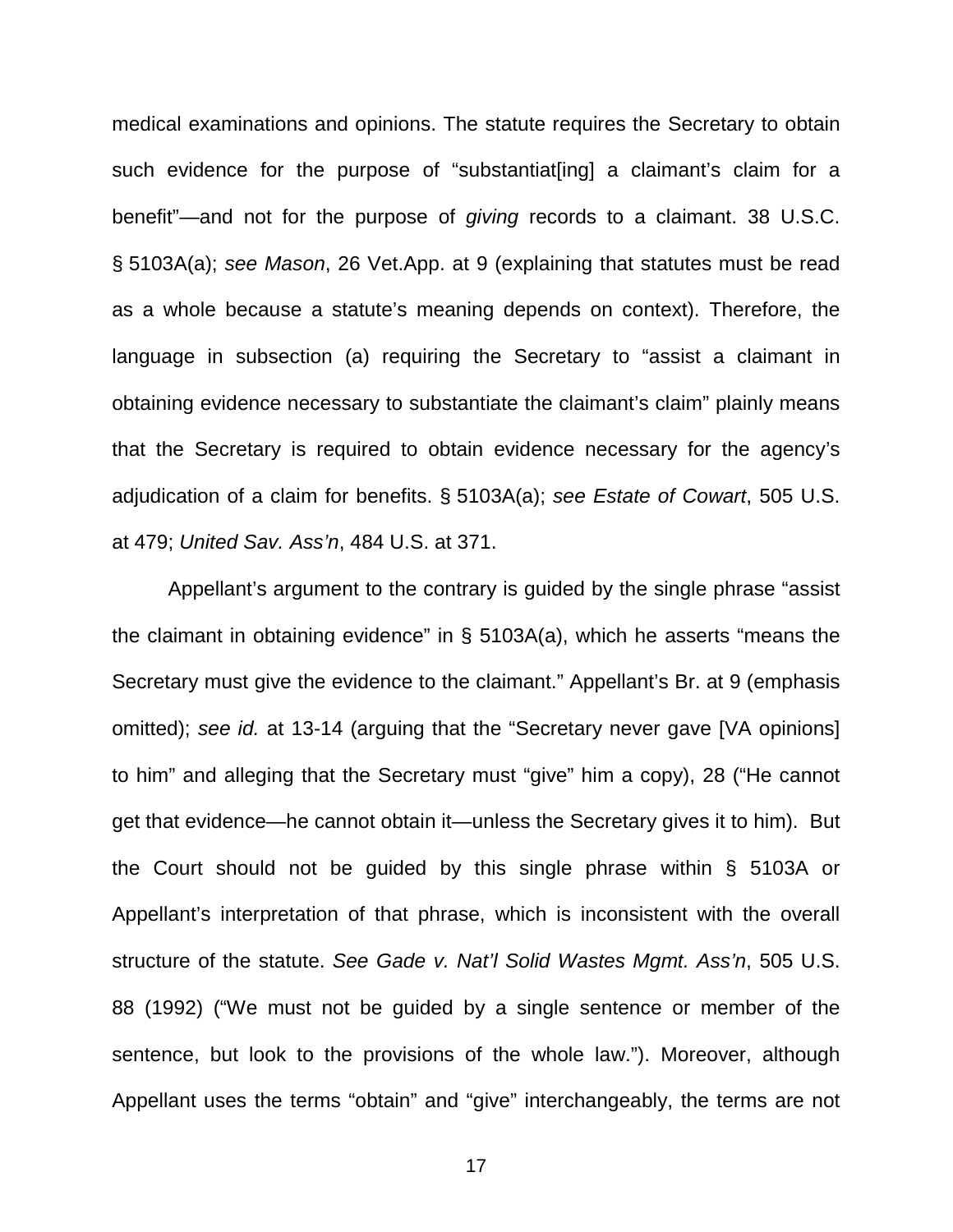synonymous. Unlike obtain, which means to gain or attain, "give" is defined as "to make a present of." MERRIAM-WEBSTER DICTIONARY, https://www.merriamwebster.com/dictionary/give (last visited May 24, 2018). No portion of § 5103A instructs the Secretary to give, or make present of, any record that VA obtains in the course of adjudicating a claim for benefits.

Appellant's interpretation of § 5103A is also inconsistent with the statutory scheme. *See Cook v. Snyder*, 28 Vet.App. 330, 338 (2017) (explaining that the Court interprets statutes in context of the overall statutory scheme). 38 U.S.C. § 5103, which immediately precedes § 5103A, describes the Secretary's notice requirements and states that the Secretary shall notify the claimant of the evidence he must provide and the evidence "the Secretary, *in accordance with section 5103A of this title* . . . *will attempt to obtain on behalf of the claimant*." 38 U.S.C. § 5103(a) (emphasis added); *see* 38 C.F.R. § 3.159(b)(1). This statute makes clear that § 5103A requires the Secretary to obtain evidence "on behalf of the claimant" and does not require the Secretary to give evidence to claimants.

Further, at the time § 5103A was enacted, the statutory scheme included §§ 5701 and 5702. Those statutes appear under Part IV, Chapter 57, Subchapter I "Records" of title 38, and require VA to provide a claimant with copies of documents in VA custody when, inter alia, a 'written application' for such a document is made." *Anderson* 12, Vet.App. at 495; *see* § 5702. Appellant's contention that VA must provide copies of VA examinations to claimants under § 5103A is inconsistent with § 5702, and would render § 5702 superfluous.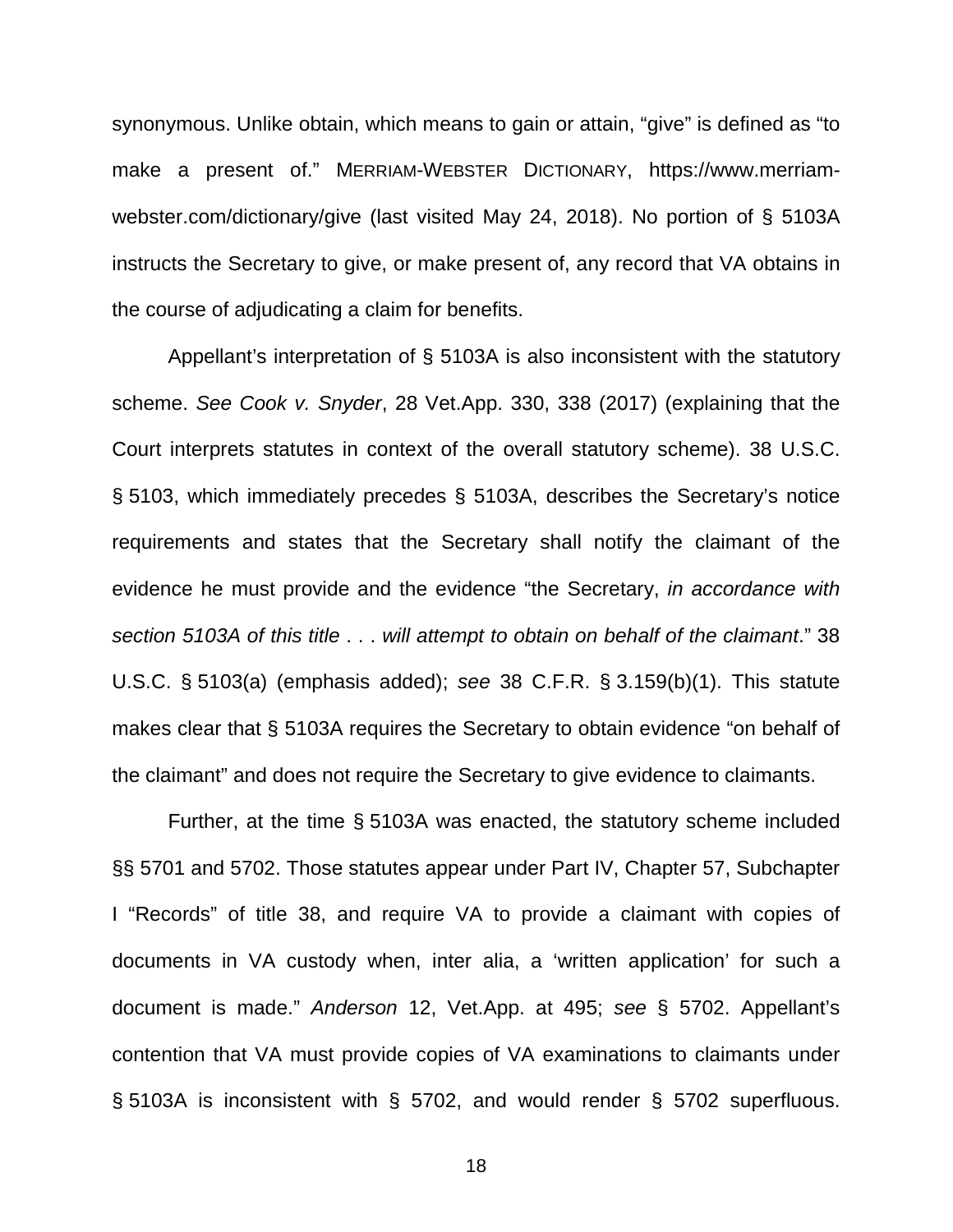Accordingly, the Court should reject his argument. *See Marx v. Gen. Revenue Corp.*, 568 U.S. 371, 386 (2013) ("[T]he canon against surplusage is strongest when an interpretation would render superfluous another part of the same statutory scheme."). And, because Appellant did not submit a written request for a copy of the January 2016 VA examination report as required by § 5702, there is no merit to his assertion that the Secretary "block[ed] him from seeing copies of the opinions necessary to decide his claim." Appellant's Br. at 14. VA did nothing to prevent Appellant from seeing the examination report, and would have provided a copy of the examination if Appellant had requested a copy.

Moreover, the statutory scheme shows that Congress knows how to draft a statute that requires VA to provide copies of medical opinions to claimants. Section 7109, which provides that the Board "may secure an advisory medical opinion," explicitly requires the Board to "furnish<sup>[[6](#page-23-0)]</sup> the claimant with a copy of such opinion when it is received by the Board." 38 U.S.C. § 7109. Similarly, 38 U.S.C. § 5109 permits the Secretary to secure an advisory medical opinion and instructs that the Secretary "shall furnish the claimant with a copy of such opinion." 38 U.S.C. § 5109(c). Because Congress did not adopt this type of clear language when drafting § 5103A, Congress did not intend to require VA to provide copies of VA examinations and opinions to claimants under § 5103A.

 $\overline{a}$ 

<span id="page-23-0"></span> $^6$  "Furnish" means "to provide with what is needed" and "supply, give." MERRIAM-WEBSTER DICTIONARY, https://www.merriam-webster.com/dictionary/furnish (last visited June 4, 2018). Thus, unlike the word "obtain," the word "furnish" is synonymous with the word "give" that is used throughout Appellant's brief. *See*  Appellant's Br. at 9, 13-14, 28.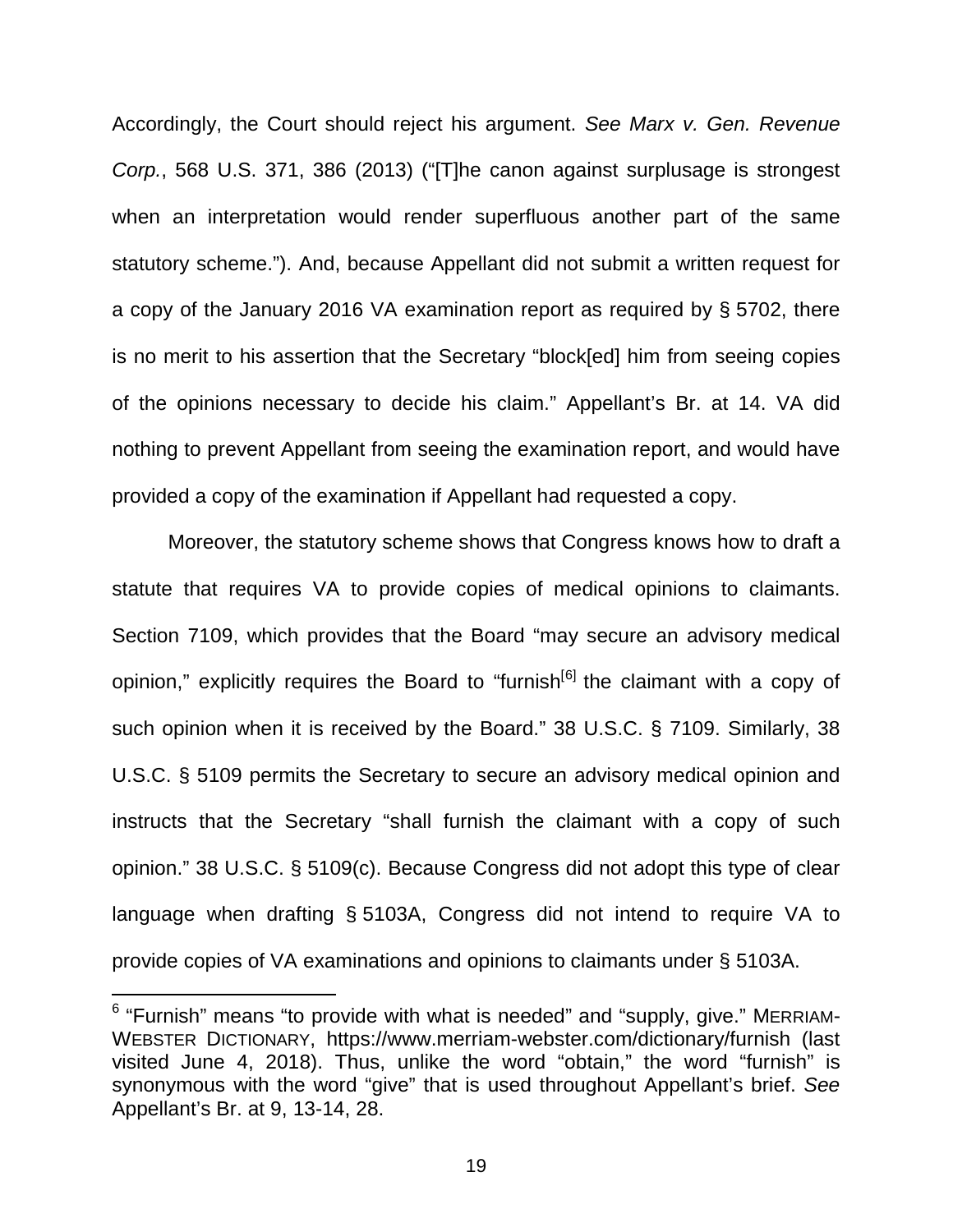### 3. If the Court determines that § 5103A is ambiguous, it should defer to the Secretary's interpretation of the statute

For reasons addressed above, the Secretary submits that the plain language of § 5103A requires the Secretary to obtain records for adjudication purposes, and does not require the Secretary to "give" records to claimants. But if the Court determines that § 5103A is ambiguous, the Court should defer to the Secretary's interpretation. *See Chevron*, 467 U.S. at 843. The Secretary's interpretation will not be set aside unless it is "arbitrary, capricious, an abuse of discretion, or otherwise not in accordance with law." *Breniser v. Shinseki*, 25 Vet.App. 64, 72 (2011) (noting that the Court defers to the Agency's interpretation of an ambiguous statute if the agency's answer is based on a permissible construction) (citing 38 U.S.C. § 7261(a)(3)(A)).

Section 5103A gives the Secretary authority to "prescribe regulations to carry out this section." § 5103A(e); *see also* 38 U.S.C. § 501(a). In accordance with this authority, the Secretary implemented § 5103A through amendments to 38 C.F.R. § 3.159. That regulation provides that, when a complete application for benefits is received, "VA will make reasonable efforts to help a claimant obtain evidence necessary to substantiate the claim." 38 C.F.R. § 3.159(c). Although this phrase is similar to the language at issue in § 5103A, the regulation as a whole resolves any purported ambiguity because it describes the efforts VA must undertake to help a claimant obtain evidence that substantiates his claim. With regard to VA examinations and opinions, the regulation states that "*VA will*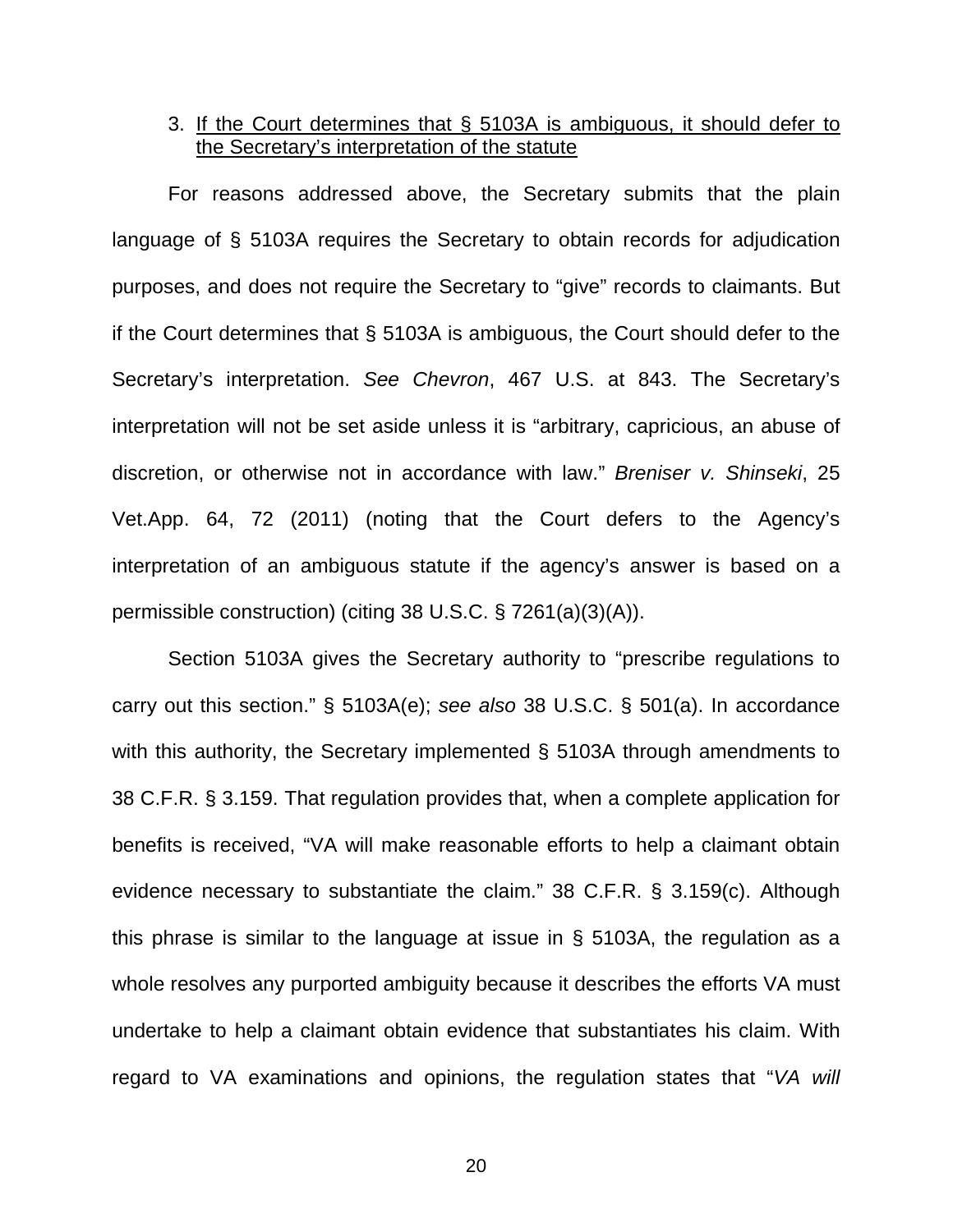*provide* a medical examination *or obtain* a medical opinion" when necessary to decide a claim. *Id.* § 3.159(c)(4) (emphasis added). Additional provisions address, inter alia, "VA's reasonable efforts to obtain relevant records" and "circumstances where VA will refrain from providing assistance in obtaining evidence for a claim." *id.* § 3.159(c)(1)(i), (2)(i), (d).

Because § 3.159 describes what VA must obtain to adjudicate a claim for benefits, and does not instruct VA to give evidence to claimants, the regulation shows that the Secretary has not interpreted § 5103A as requiring VA to give copies of evidence to claimants. *See also* Duty to Assist, 66 Fed. Reg. 45,620, 45,623 (Aug. 29, 2001) (final rule) (stating that § 5103A established "new duties for VA in the claims development and adjudication process" and noting that "[i]n our view, the regulatory language ensures that, with the claimant's cooperation, *VA will have all the evidence* relevant to the claim before it at the time a decision is made on the claim") (emphasis added). Further, the Secretary knows how to draft regulations that require VA to furnish copies of VA examinations to claimants absent a written request, and did not draft § 3.159 in such a manner. *See* 38 C.F.R. § 20.903 (stating that, when the Board obtains an opinion, "it will furnish a copy of the opinion to the appellant" subject to limitations in § 5701).

Alternatively, if the Court agrees with Appellant that § 3.159(c) parrots § 5103A and is not entitled to substantial deference, the Court should uphold the Secretary's persuasive interpretation. *See Skidmore v. Swift & Co.*, 323 U.S. 134, 140 (1944); *see also* Appellant's Br. at 15. The Secretary's interpretation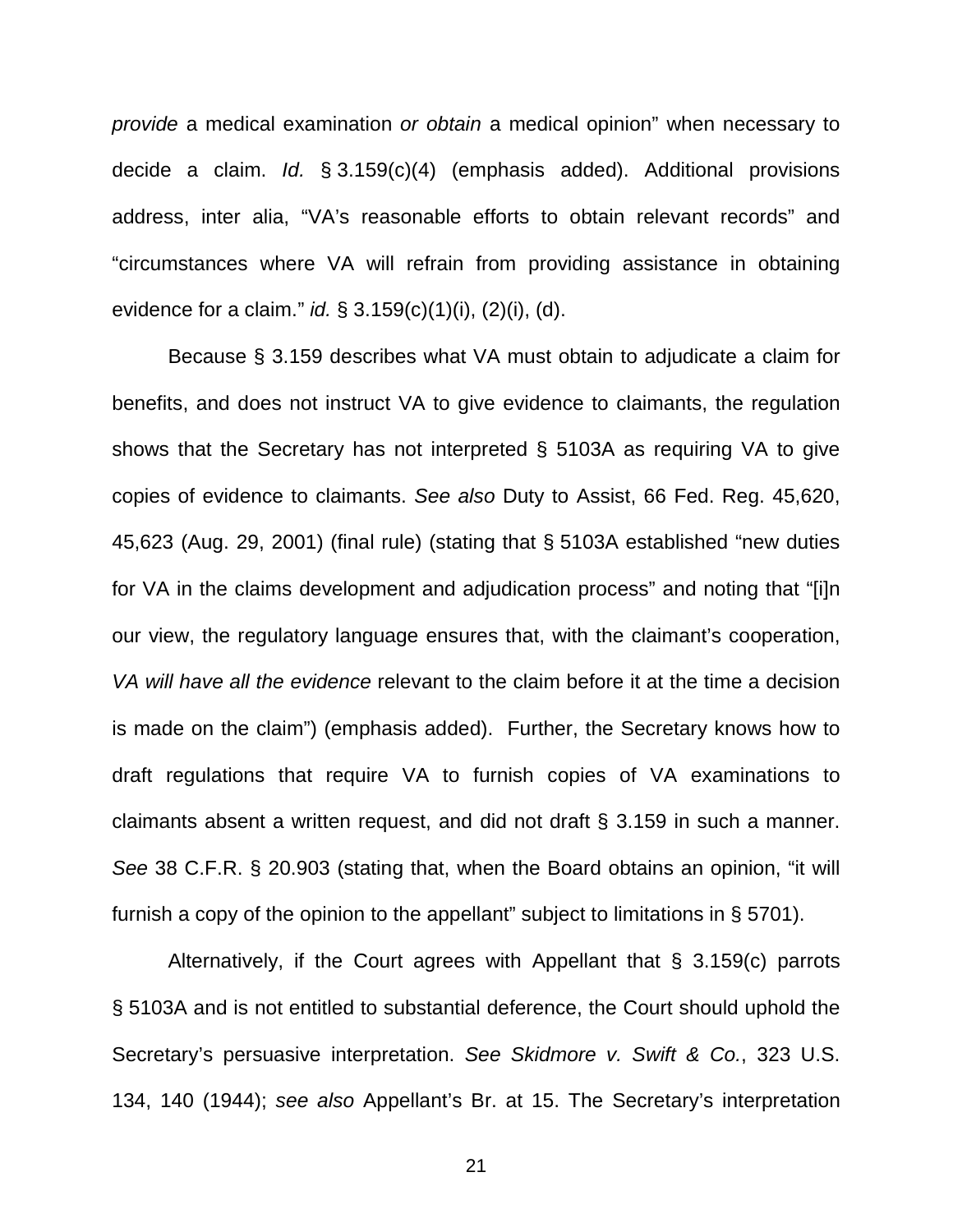that § 5103A does not require the Secretary to give evidence to claimants is persuasive in light of the statutory language, overall statutory scheme, and other statutes including §§ 5103, 5701, 5702 and 7109, as discussed above.

Appellant contends that any ambiguity should be resolved in his favor for sympathetic reasons. *See* Appellant's Br. at 17-18 (arguing that an interpretation of § 5103A that "does not require the Secretary to *produce* the material relied upon . . . hogties Mr. Martinez's ability to even attempt a proof of his claim") (emphasis added). But this argument is not compelling because "[e]ven where the meaning of a statutory provision is ambiguous, [courts] must take care not to invalidate otherwise reasonable agency regulations simply because they do not provide for a pro-claimant outcome in every imaginable case." *Sears v. Principi*, 349 F.3d 1326, 1331-32 (Fed. Cir. 2003); *see also Disabled Am. Veterans*, 234 F.3d at 692.

Further, Appellant fails to support his sympathetic pleas, including his contention that he would not be able to "even attempt a proof of his claim" under another interpretation of § 5103A. Appellant's Br. at 18. As evidenced by the record, Appellant received ample notice and opportunity to prove his claim throughout the appeals process. *See* [R. at 237 (May 2016 SSOC), 168 (June 2016 RO letter informing Appellant how to submit additional argument and evidence), 162 (Board letter stating the same), 139 (Board letter stating that appellate review would resume after the 90-day period of time requested by Appellant), 131 (October 2016 Board letter granting a 30-day extension to submit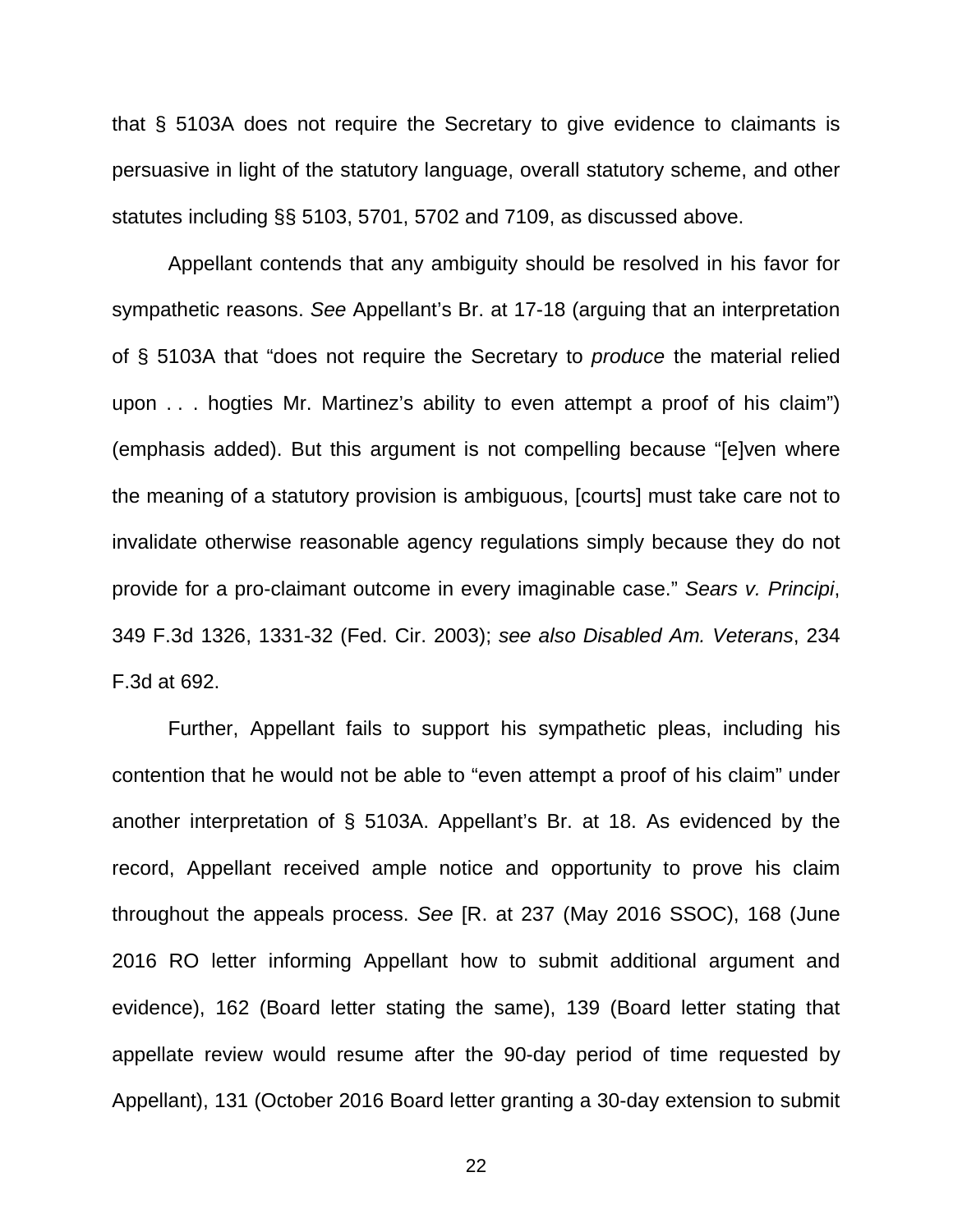evidence)]. And Appellant provided argument and evidence, including various medical abstracts that the Board addressed in its decision. [R. at 14-16]; *see* [R. at 35-60 (November 2016 argument and evidence submitted by Appellant)].

But, despite the opportunity to request a copy of the January 2016 VA examination report including through his former experienced counsel, Appellant chose not to request it. *See* 38 U.S.C. § 5702; *Anderson*, 12 Vet.App. at 494. Appellant's apparent regret about this decision does not establish that he was unable to obtain or refute the examination report, or support his contention that § 5103A should be interpreted as requiring VA to provide copies of the evidence it obtains. *But see* Appellant's Br. at 17-18.

To the extent that Appellant asserts that he had no ability to rebut the VA examiner's qualifications without a copy of the medical report, *id.* at 17, the Secretary notes that Appellant waived his ability to challenge the presumed competence of the January 2016 VA clinical neuropsychologist. *See Parks v. Shinseki*, 716 F.3d 581, 586 (Fed. Cir. 2013) (holding that a veteran waived the right to rebut the presumption that a nurse practitioner selected by VA was competent because the veteran never suggested to VA that the examiner was not competent); *Cox v. Nicholson*, 20 Vet.App. 563, 569 (2007). And although Appellant contends that he could have challenged the examiner's clinical methodology or medical research, Appellant's Br. at 17-18, the Secretary notes that "[A]ppellant's attorney is not qualified to provide an explanation of the significance of the clinical evidence." *See Kern v. Brown*, 4 Vet.App. 350, 353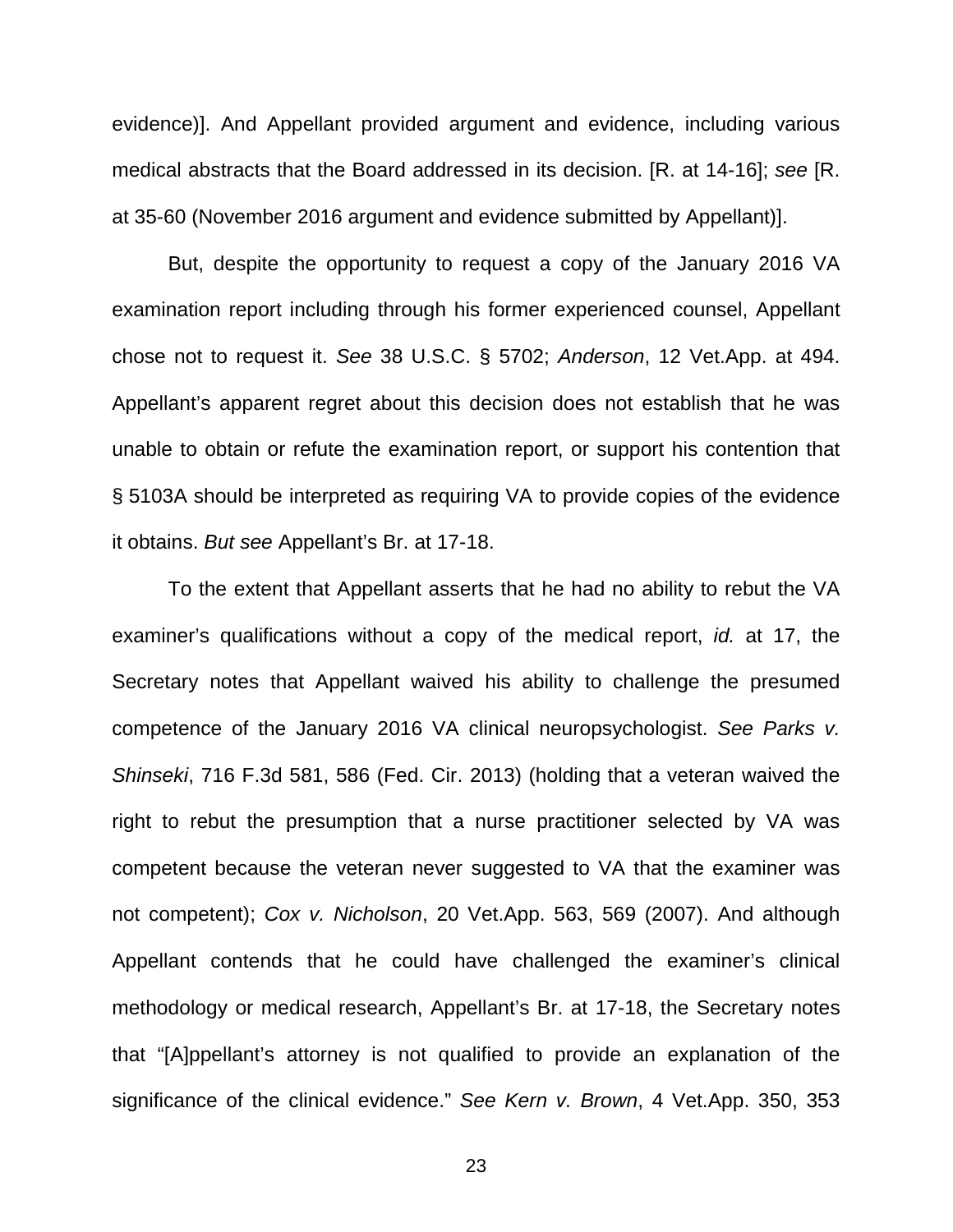(1993); *see also* [R. at 13 ("Neither the Veteran nor his representative has been shown to have the medical training and knowledge necessary to render opinions as to medical matters.")]. Appellant's arguments, therefore, are not persuasive. $<sup>7</sup>$  $<sup>7</sup>$  $<sup>7</sup>$ </sup>

#### <span id="page-28-0"></span>**C. Appellant fails to present a viable due process challenge**

Appellant asserts that a VA disability benefits claimant has a Fifth Amendment due process right to receive, without requesting, a copy of a VA examination or opinion obtained by VA. The Secretary disputes this contention.

The Due Process Clause of the Fifth Amendment of the United States Constitution guarantees that a person will not be deprived of life, liberty, or property without being accorded due process of law. U.S. Const. Amend. V. "Procedural due process thus determines both whether the litigant has a protected property interest and, if so, what process is due." *Edwards v. Shinseki*, 582 F.3d 1351, 1355 (Fed. Cir. 2009).

To establish a violation of the Due Process Clause, first "the claimant must demonstrate a property interest entitled to such protections." *Cushman v. Shinseki*, 576 F.3d 1290, 1296 (Fed. Cir. 2009). Disability benefits are a protected property interest. *Id.* The Federal Circuit has also held that due process protections "apply to proceedings in which [VA] decides whether veteran-applicants are eligible for disability benefits." *Gambill v. Shinseki*, 576 F.3d 1307, 1310-11 (Fed. Cir. 2009); *see also Clennan v. Shinseki*, 26 Vet.App.

 $\overline{a}$ 

<span id="page-28-1"></span> $<sup>7</sup>$  On appeal. Appellant does not actually challenge the adequacy of the January</sup> 2016 VA examiner's opinion, which is part of the Record Before the Agency. This issue, therefore, is waived. *See Disabled Am. Veterans*, 234 F.3d at 688 n.3.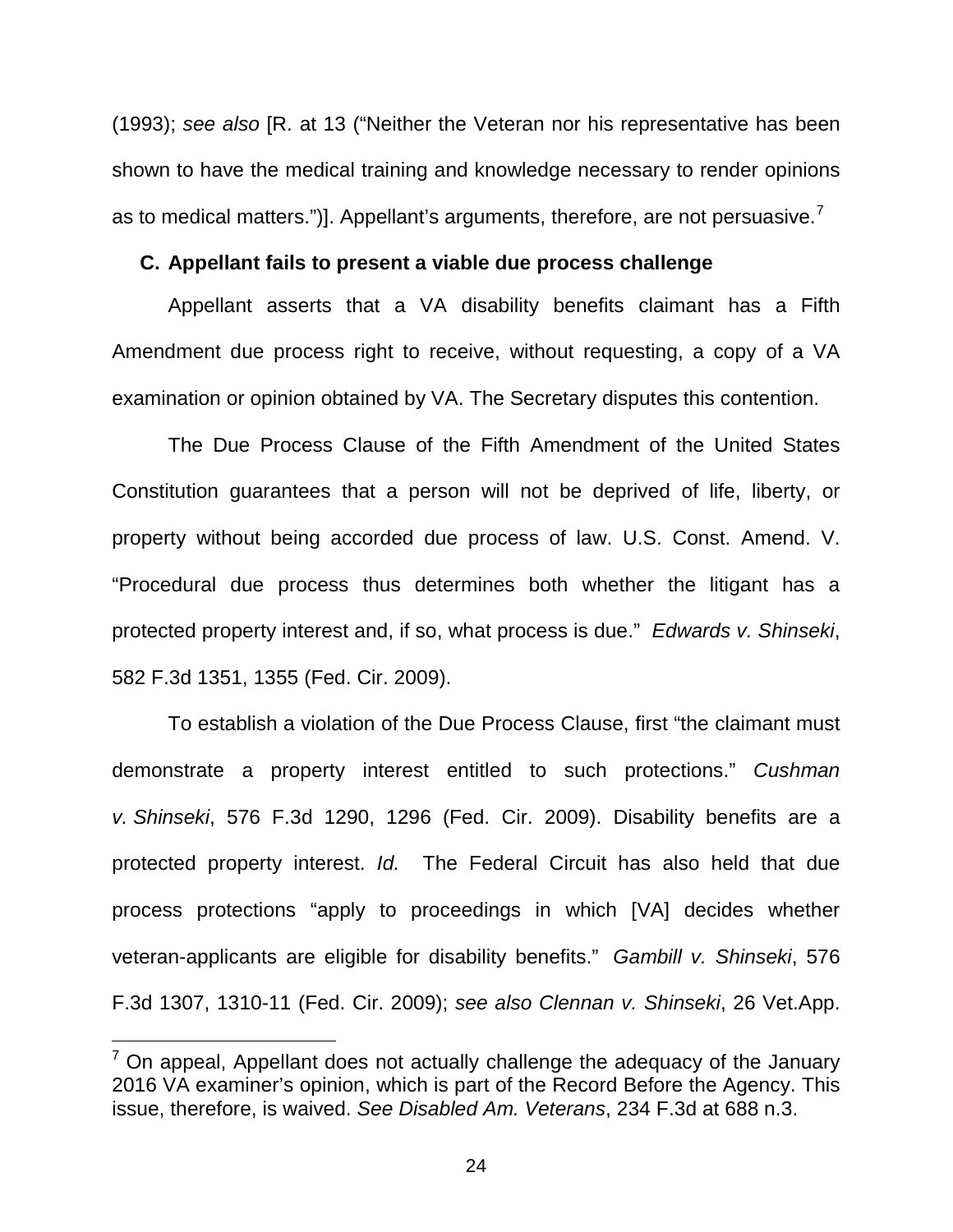144, 154 (2013); *but see Edwards*, 582 F.3d at 1356-58 (Rader, J., additional views) (questioning the conclusion that an applicant has a protected property interest in claimed benefits).

The second step in determining whether there was a violation of a claimant's right to due process is to determine "what, if any process . . . was due." *Edwards*, 582 F.3d at 1355. To determine the process due, the Supreme Court has articulated three factors for consideration:

First, the private interest that will be affected by the official action; second, the risk of an erroneous deprivation of such interest through the procedures used, and the probable value, if any, of additional or substitute procedural safeguards; and finally, the Government's interest, including the function involved and the fiscal and administrative burdens that the additional or substitute procedural requirement would entail.

*Mathews v. Eldridge,* 424 U.S. 319, 335 (1976). In applying the *Mathews* factors, "the Court is guided by the general principle that 'due process' is a flexible concept, such that the process necessary to ensure fundamental fairness does not require that 'the procedures used to guard against an erroneous deprivation . . . be so comprehensive to preclude any possibility of error." *Noah v. McDonald*,

28 Vet.App. 120, 130 (2016) (citing *Mackey v. Montrym*, 443 U.S. 1, 13 (1979)).

Here, Appellant asserts that his private interest is a payment of past-due benefits "between \$105,000 and \$110,000." Appellant's Br. at 20. But this is not the private interest at dispute. The private interest at issue, and the process that Appellant seeks, is the ability to review a copy of a VA medical report obtained by the RO. Although Appellant fails to sufficiently identify the private interest at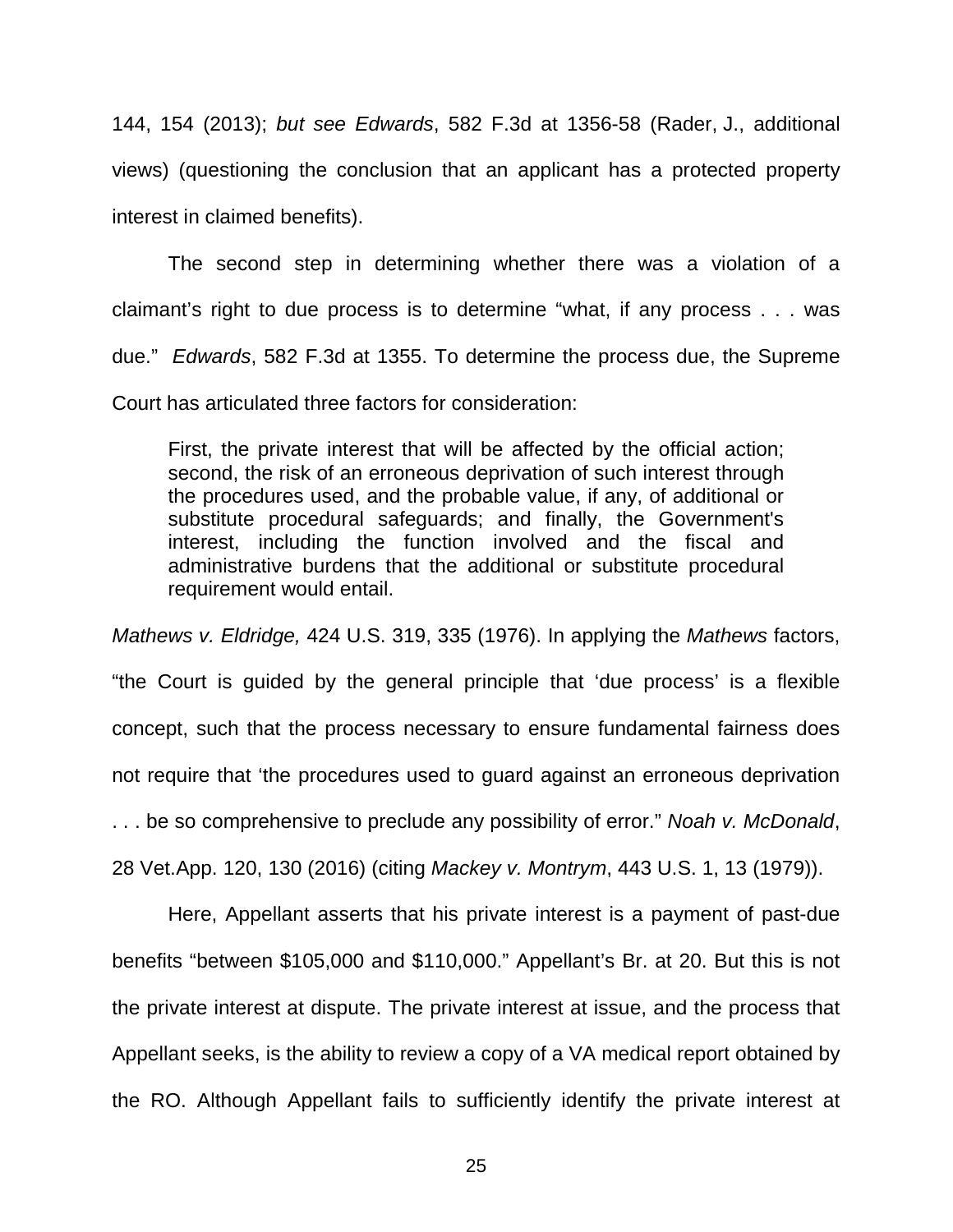issue, the Secretary recognizes that claimants have an interest in receiving and reviewing VA medical opinions and examinations relied on by VA.

Under current procedures and safeguards, however, the risk of deprivation of that private interest is low. If a claimant wants to receive evidence relied on by VA, he or she can simply request a copy. *See* 38 U.S.C. § 5702; *see also* Appellant's Br. at 21-22 (recognizing that the veteran and his attorney "might, upon noticing mention of a medical opinion in a VA Rating[] Decision, SOC, or SSOC, request a copy of that information from the VA"). And if the claimant obtains a VSO or other representative who has access to VBMS, the claimant would have access to his entire claims file through his representative.

Appellant argues that VA's procedures for requesting copies of evidence are futile because he submitted requests for his claims folder in 2014, and did not obtain a copy of it until filing his 2015 Petition. *See* Appellant's Br. at 22. But the procedural history in this case, including any delay by VA in responding to Appellant's records request, does not show that VA procedures *deprived* him of the ability to obtain his records. Further, because VA must provide evidence to claimants upon request, it is not clear why Appellant asserts that one procedure at issue includes "su[ing] the VA in Federal District Court to seek production of documents." Appellant's Br. at 22 (arguing that this option is unrealistic because it would "take years to resolve, and require paying thousands of dollars in hourly attorney fees"). Appellant's district court lawsuit discussion is a non-sequitur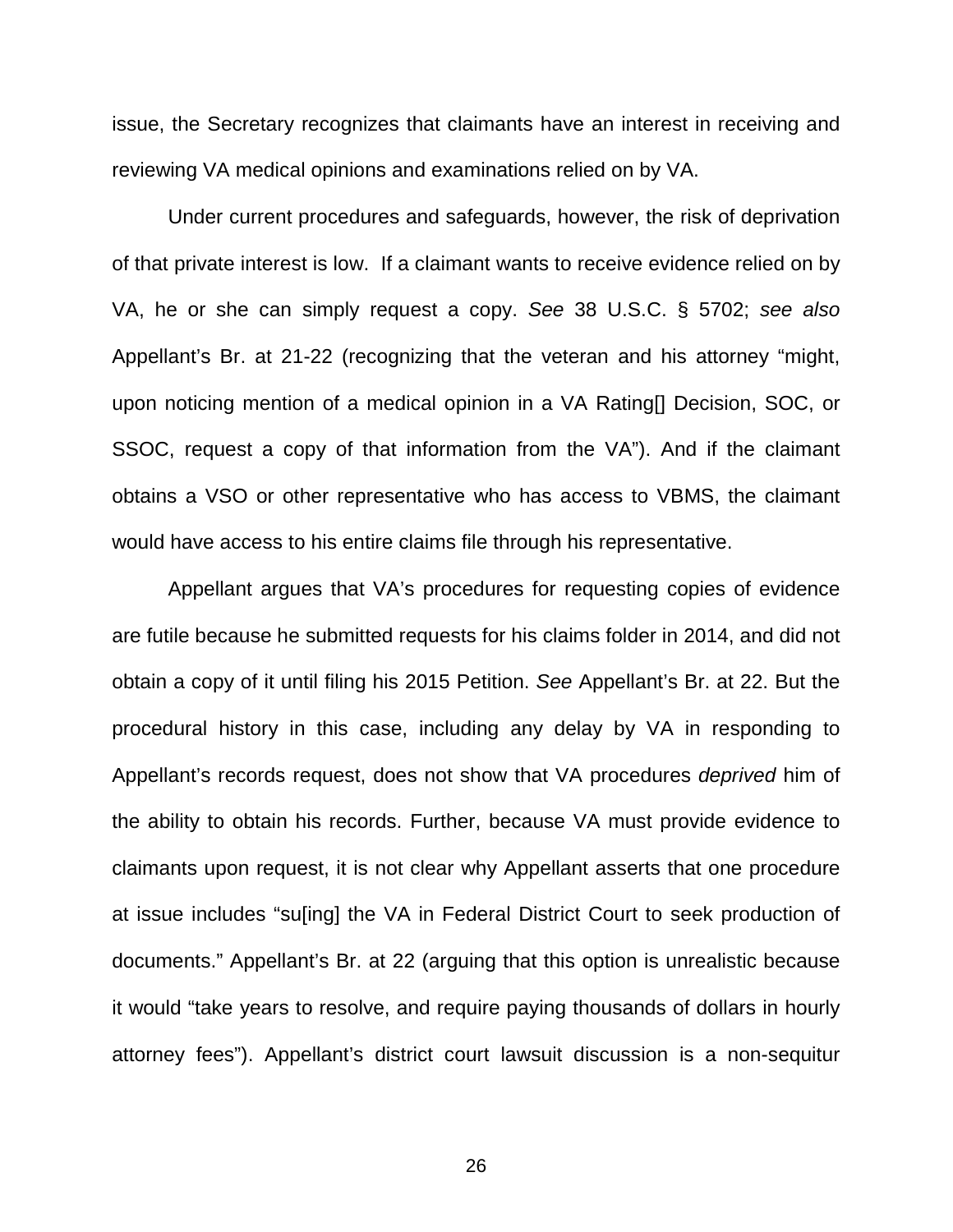because VA's administrative procedures under review do not provide that a claimant must sue the government to obtain copies of records.

Lastly, the government has a substantial interest in avoiding the fiscal and administrative burden of mailing a copy of every single document it obtains to every single claimant. *See Beverly Enters. v. Herman*, 130 F.Supp.2d 1, 20 (D.C. Cir. 2000) ("It is widely recognized that a drain on the government's limited resources in terms of time and cost of enforcement is a major factor in the *Mathews* test."). VBA estimates that in fiscal year 2017, the Veterans Health Administration completed approximately 592,827 examinations and VA contractors completed approximately 740,012 examinations, for a total of over 1.3 million examinations. Even assuming that a copy of each 2017 VA examination were light enough to mail with a single postage stamp as Appellant suggests, *see* Appellant's Br. at 21, the mailings would have cost VA approximately \$653,091 in fiscal year 2017. And that financial burden accounts *only* for VA examinations obtained in 2017, and not the hundreds or thousands of additional records VA obtained for each claim pursuant to the duty to assist. Contrary to Appellant's contention, the cost to mail millions of such documents would not be "negligible." *Id.* at 24.

Appellant, however, argues that the government has an interest in requiring VA to give evidence to claimants because he "has found no other federal government benefits system where due process does not require the government to produce copies of the material it relies upon in denying a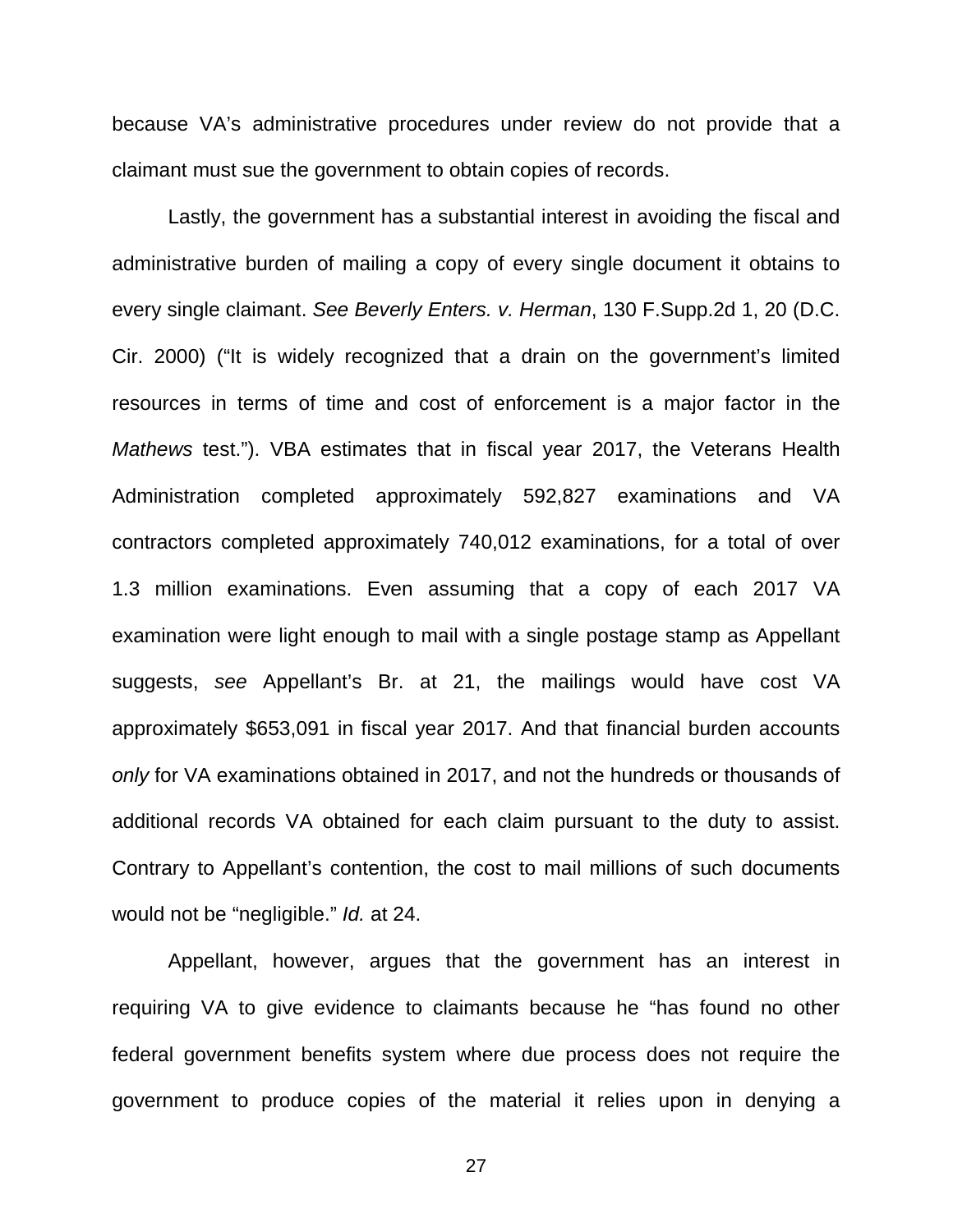constitutionally protected interest." Appellant's Br. at 25-27. This argument should fail for two reasons.

First, the veterans benefits system is informal and nonadversarial and thus "does not require the same kinds of procedures that would be required in a more conventional adversarial proceeding." *Gambill*, 576 F.3d at 1314-15 (Bryson, C.J., concurring) (citing *Walters v. Nat'l Assoc. of Radiation Survivors*, 473 U.S. 305 (1985)). And comparisons to other federal agency proceedings are unpersuasive because VA is not bound by regulations or findings pertaining to other agencies. *See* 38 U.S.C. § 7104(c) ("The Board shall be bound in its decisions by the regulations of the Department, instructions of the secretary, and the precedent opinions of the chief legal officer of the Department"); 38 C.F.R. § 19.5; *see also Beaty v. Brown*, 6 Vet.App. 532, 538 (1994) (noting that there is no authority for applying Social Security regulations to VA claims).

Second, much of the authority cited by Appellant pertains to notice and not to the production of copies of evidence. *See Hamdi v. Rumsfeld*, 542 U.S. 507, 533 (2006) (holding that "a citizen-detainee seeking to challenge his classification as an enemy combatant must receive *notice* of the factual basis for his classification") (emphasis added); *but see* Appellant's Br. at 25 (arguing that the Supreme Court in *Hamdi* held that a citizen accused of being a Taliban agent is "entitled to have the evidence relied on in reaching its conclusion"). Here, it is undisputed that Appellant received an SSOC notifying him that VA obtained the January 2016 VA examination and summarizing the results of that examination.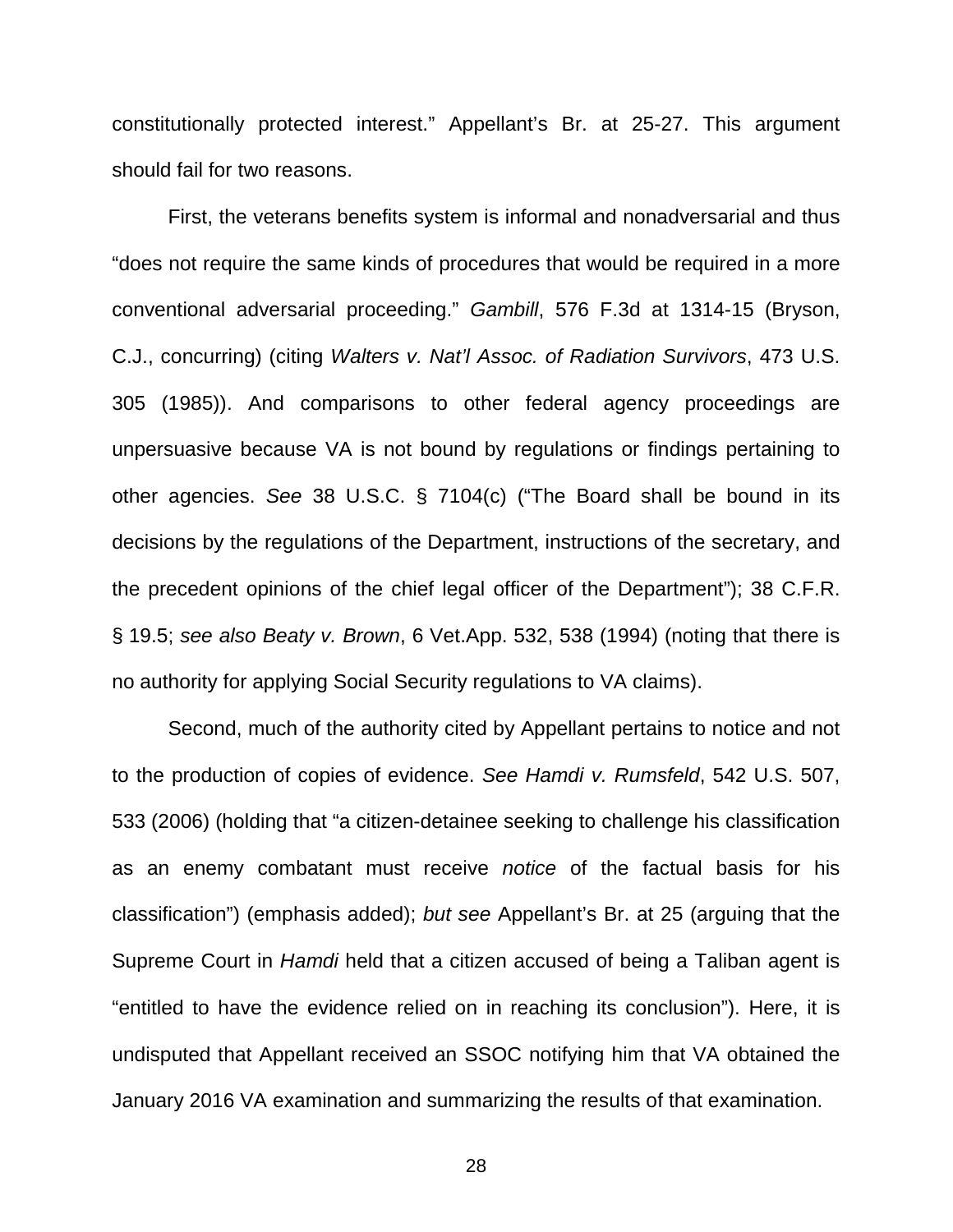Accordingly, based on the *Mathews* factors, the Court should conclude that VA's procedures adequately protect Appellant's due process rights. Such a determination comports with the Court's prior determination that VA is not required, "pursuant to the principles of fair process or due process" to provide a claimant with a copy of medical opinions obtained by the AOJ. *Prickett*, 20 Vet.App. at 380, 382 (rejecting the appellant's argument that the pre-Board adjudicatory process violated the due process clause); *see also Sprinkle*, 733 F.3d at 1186 (rejecting a veteran's argument that fair process principles require the Board to provide him with a copy of a VA medical opinion).

#### <span id="page-33-0"></span>**D. Appellant does not sufficiently allege harm**

Appellant contends that he could have challenged the January 2016 VA examination report if he received a copy of it, but does not assert that the examination report is inadequate or otherwise articulate prejudicial error. Thus, he fails to meet his burden of persuasion on appeal. *See Hilkert*, 12 Vet.App. at 151; *see also Waters v. Shinseki*, 601 F.3d 1274, 1278 (Fed. Cir. 2010).

Notably, Appellant contends that harmless error "does not apply" here because the "right of access to government evidence supporting deprivation of a protected property is so basic, its violation can never be treated as harmless error." Appellant's Br. at 9, 29 (citing *Chapman v. California*, 386 U.S. 18 (1967)). This assertion is legally incorrect. In *Chapman*, which pertains to alleged constitutional errors in a criminal law context, the Supreme Court rejected the contention that constitutional errors are never harmless. The Court explained that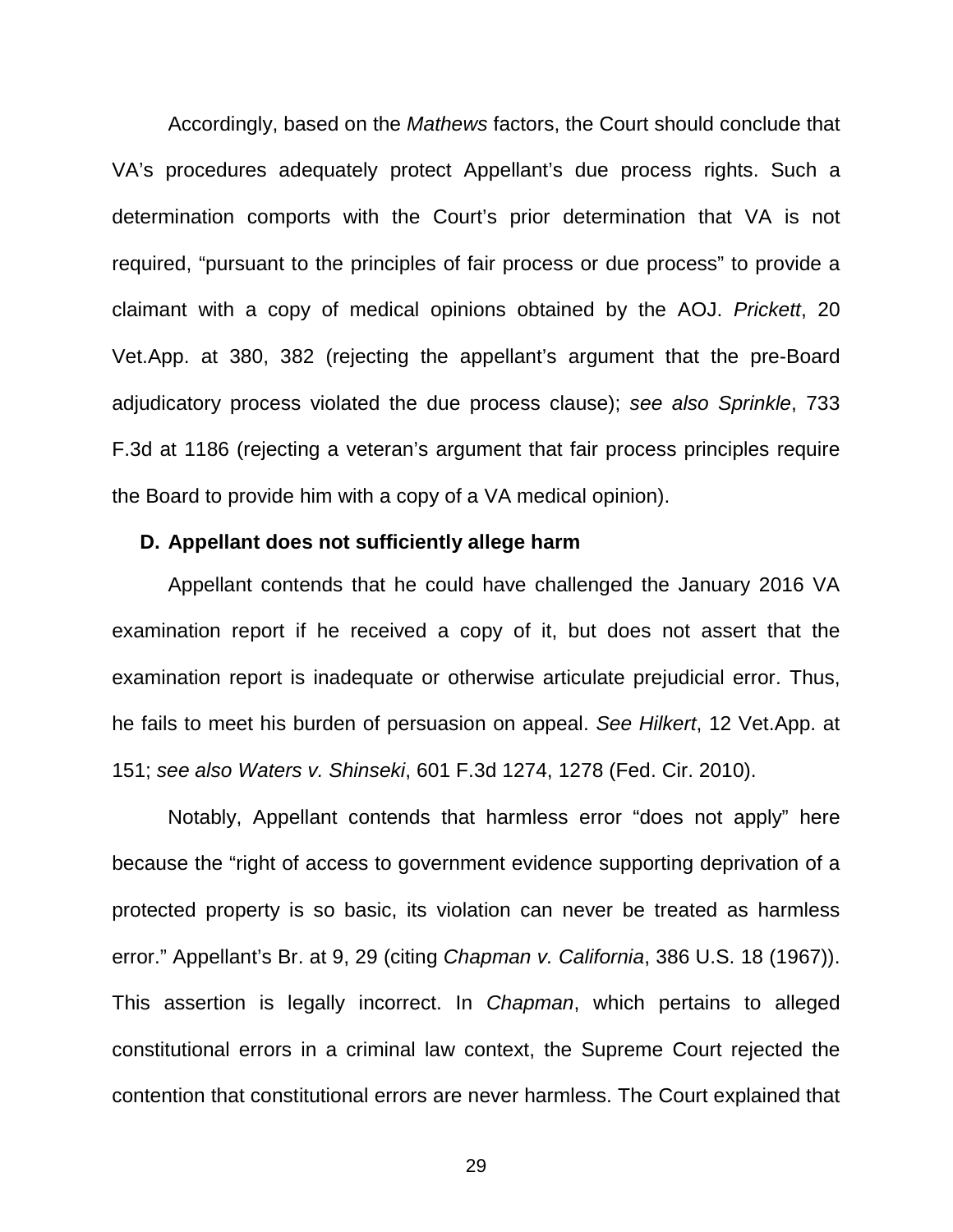"some constitutional rights so basic *to a fair trial* that their infraction can never be treated as harmless error," but explained that reversal is not required in every case where a trial error violates the constitution. 386 U.S. at 23 (emphasis added). Further, "[h]armless error is fully applicable to veterans' claims cases," including when due process errors are alleged. *See Gambill*, 576 F.3d at 1311 (declining to address an alleged due process violation because, the denial of the alleged right "was not prejudicial in this case").

### **V. CONCLUSION**

<span id="page-34-0"></span>WHEREFORE, for the foregoing reasons, the Secretary respectfully submits that the Board's January 27, 2017, decision should be affirmed.

Respectfully submitted,

**JAMES M. BYRNE** General Counsel

**MARY ANN FLYNN** Chief Counsel

/s/ Edward V. Cassidy, Jr. **EDWARD V. CASSIDY, JR.** Deputy Chief Counsel

/s/ Jessica K. Grunberg **JESSICA K. GRUNBERG** Appellate Attorney Office of General Counsel (027B) U.S. Department of Veterans Affairs 810 Vermont Avenue, N.W. Washington, D.C. 20420 (202) 632-6745

Attorneys for Appellee Secretary of Veterans Affairs